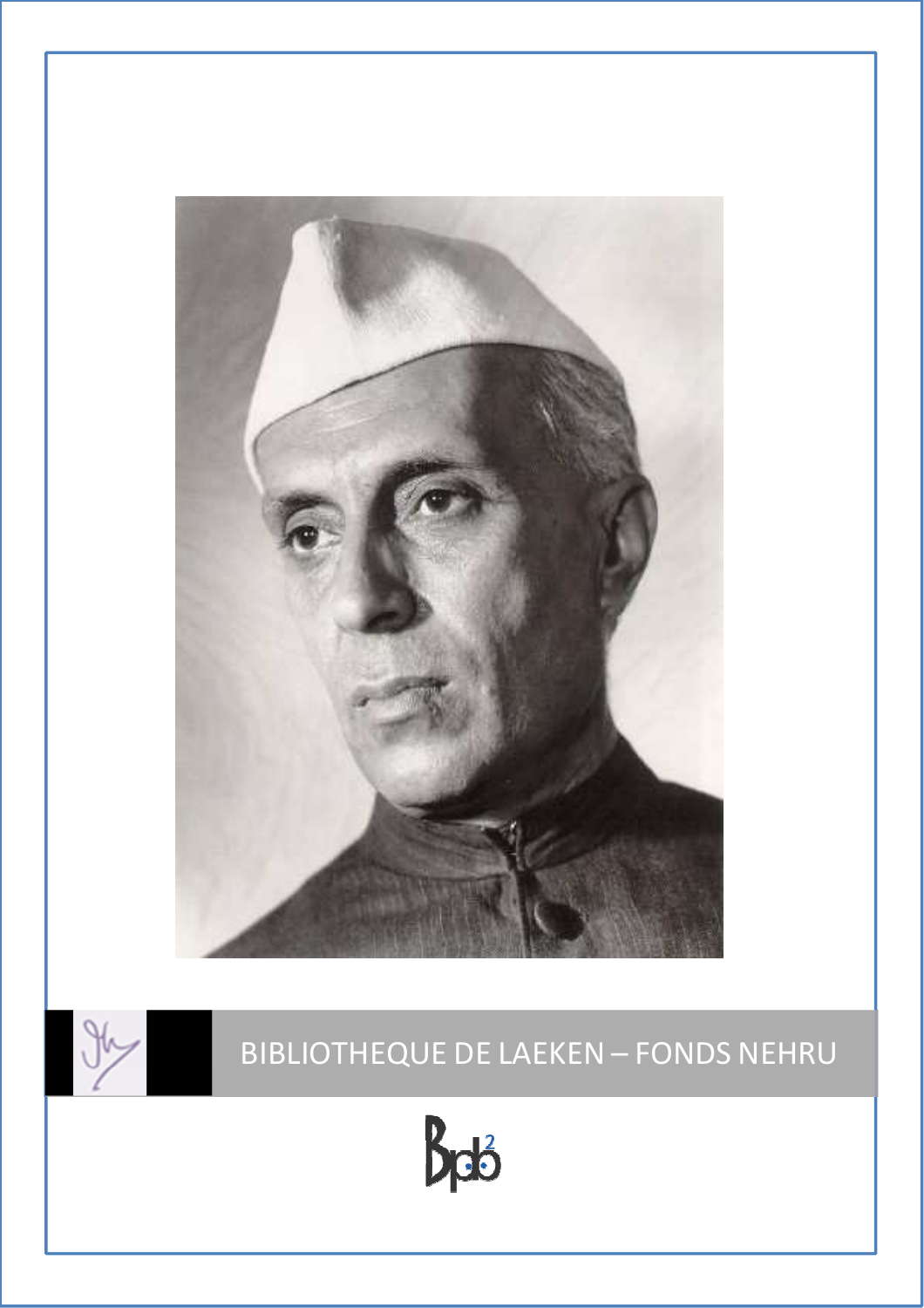Le **Fonds Nehru** de la Bibliothèque de Laeken est constitué d'un peu moins de 300 ouvrages ayant trait à **l'Inde en général** et à la figure de **Jawaharlal Nehru** (1889-1964) en particulier.

Il s'agit de la donation de la collection privée de Françoise Lecomte, auteur d'une biographie sur Nehru (éditions Payot, 1994) et membre du personnel de la bibliothèque. Ces livres ont servi d'outils et de source d'inspiration au cours de plusieurs années de recherche et d'écriture, aussi ne se limitent-ils pas au personnage lui-même, mais touchent à une grande variété de domaines, de la philosophie à l'histoire, en passant par les beaux-arts et la littérature.

La majorité du fonds est en anglais, ce qui s'explique par l'appartenance du sous-continent indien à la sphère culturelle anglo-saxonne, héritage de son lien historique à l'Empire britannique. Les livres en français sont dès lors présents en moindre proportion.

Faute de place dans les rayons, le fonds n'est pas en libre accès, mais est empruntable selon les modalités habituelles du prêt. Tous les ouvrages sont recherchables via le catalogue en ligne.

A notre connaissance, ce fonds d'origine privée maintenant mis à la disposition du plus grand nombre constitue une occasion rare, voire unique, de trouver en un même lieu et, qui plus est, en bibliothèque publique, une riche collection d'ouvrages sur le monde indien et sur Nehru.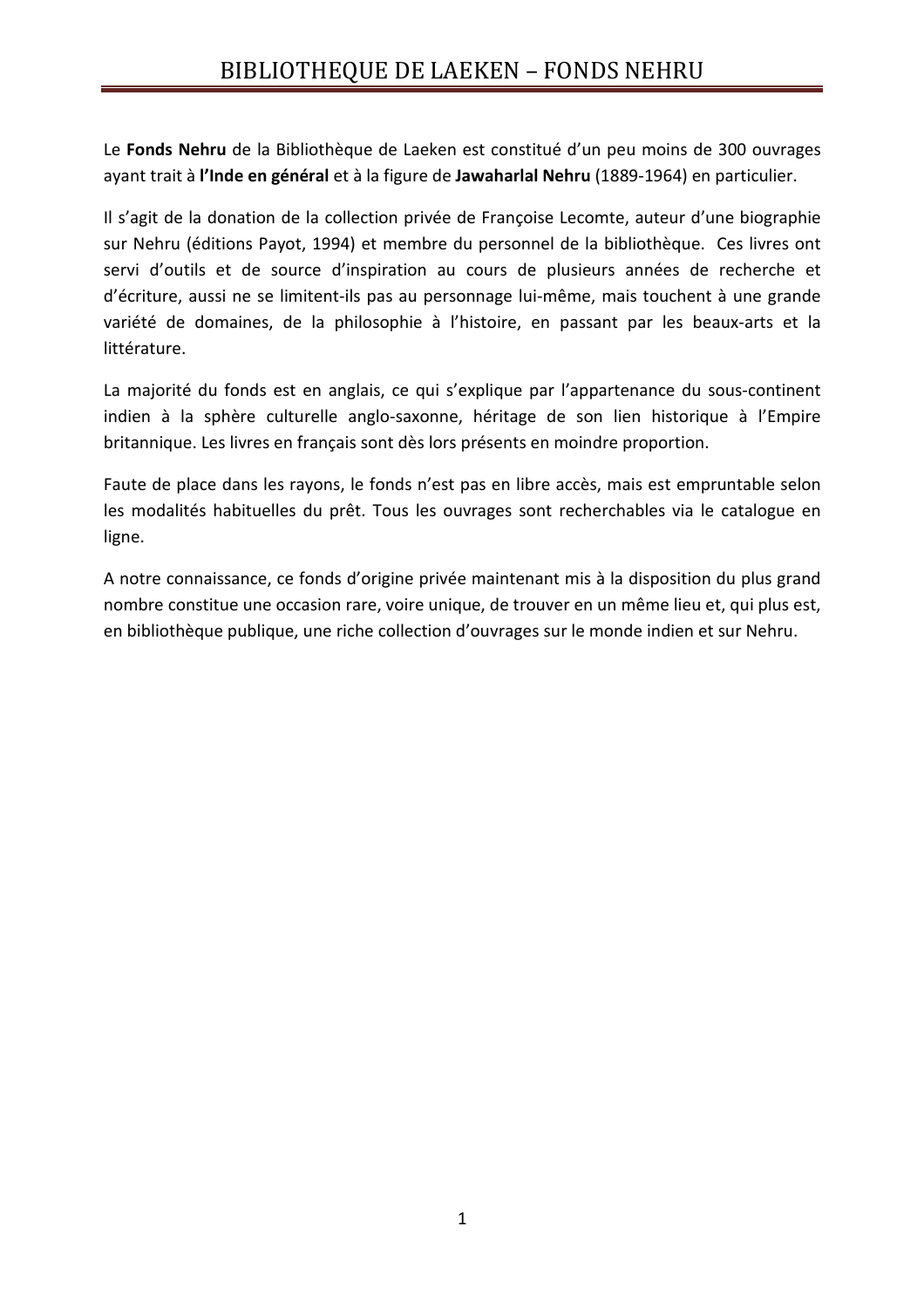# **PHILOSOPHIE & RELIGION**

#### [FNEH] 159.963 SIN

**The White Horse of Vishnu's Dream** / by Madanjeet Singh. - Delhi : The Macmillan Company of India Limited, 1976. - 255 p. ; 22 cm c0237-12-3094

#### [FNEH] 159.964 KAK

**The Inner World : a psycho-analytic study of childhood and society in India** / Sudhir Kakar. - Second edition. - Delhi : Oxford University Press, 1991. - 241 p. ; 22 cm c0237-12-3109

# [FNEH] 271 (540) COR

**Jesuit Letters and Indian History, 1542-1773** / John Correia-Afonso, S.J. ; with a foreword by Valerian Cardinal Gracias ; preface by G. Schurhammer, S.J. - Second Edition. - Bombay : Oxford University Press, 1969. - XXVII, 211 p., [4] p. d'ill. : frontispice ; 21 cm. - (Studies in Indian History and Culture of the Heras Institute ; 20) c0237-12-3098

#### [FNEH] 271 (540) LEC

**La Compagnie de Jésus en Inde** / Françoise Lecomte. - Bruxelles : Nehru Centre for India Studies, [s.d.]. - N.p. : ill. ; 21 cm c0237-12-7120

# [FNEH] 294 BHA

**The Bhagavad Gita** / translated from the Sanskrit with an introduction by Juan Mascaró. - Hardmonsworth : Penguin Books, 1962. - 121 p. ; 18 cm. - (Penguin Classics)

c0237-12-4169

# [FNEH] 294 NOU

**Inde : hommes, rites et dieux** / par Jean-Louis Nou ; texte de Indira Gandhi ; adapté en français par Nicole Ménant. - Lausanne : Edita Vilo, 1978. - 258 p. : ill., carte ; 32 cm c0237-12-3761

# [FNEH] 294.3 ARN

**The Light of Asia or The Great Renunciation (Mahâbhinishkramana)** : being the life and teaching of Gautama prince of India and founder of buddhism (as told in verse by an Indian buddhist) / by Sir Edwin Arnold. - London : Routledge & Kegan Paul, 1978. - XI, 157 p. ; 15 cm c0237-12-4464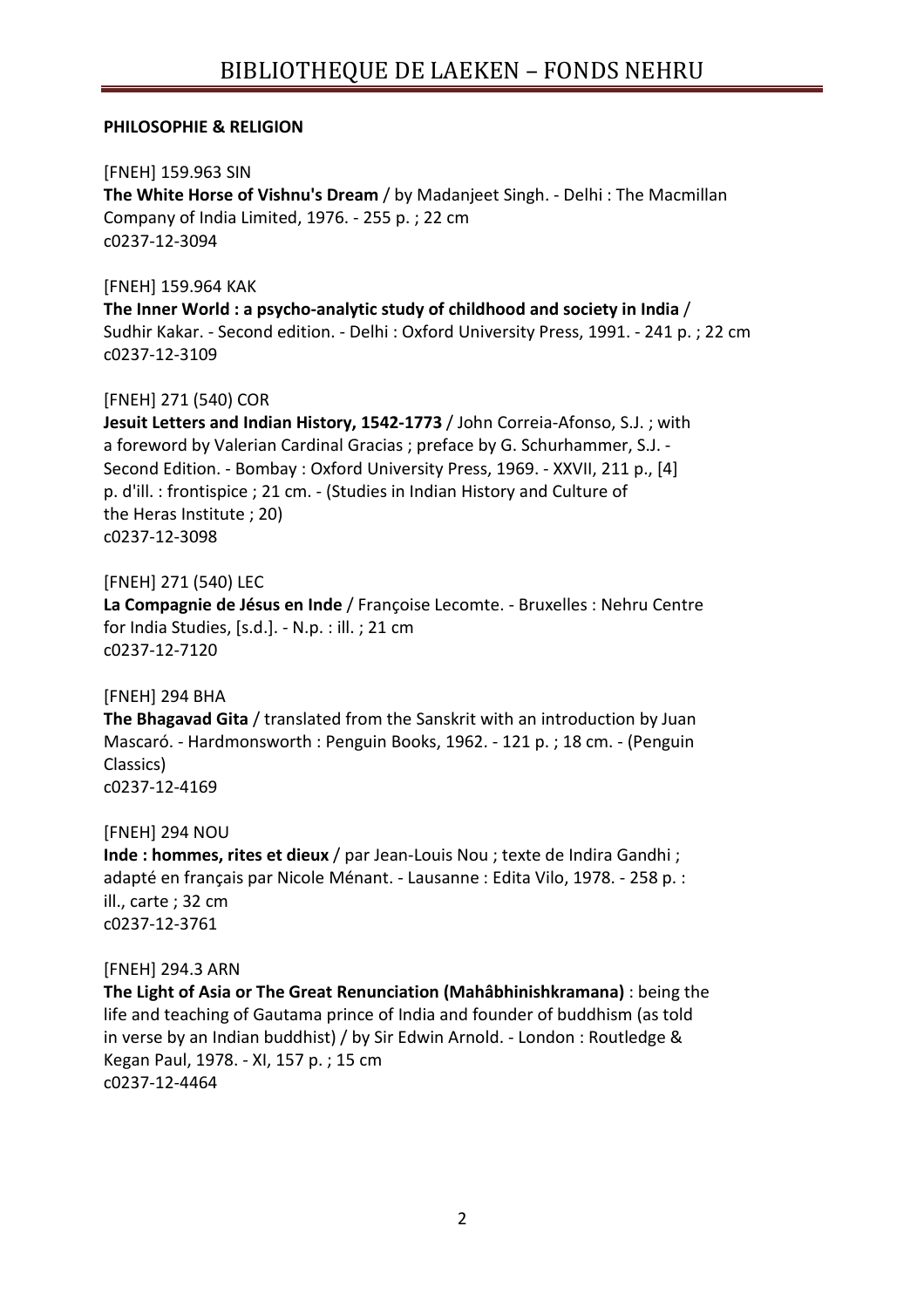[FNEH] 294.51 RAD **Eastern Religions and Western Thought** / S. Radhakrishnan. - Delhi : Oxford University Press, 1991. - XIII, 396 p. ; 22 cm c0237-12-3438

[FNEH] 296 (540) LEC **Les Juifs en Inde** / Françoise Lecomte. - Bruxelles : Nehru Centre for India Studies, [s.d.]. - N.p. : ill., cartes ; 21 cm c0237-12-7121

#### **SCIENCES SOCIALES**

[FNEH] 32 (540) NAY **Between the Lines** / Kuldip Nayar. - Bombay : Allied Publishers, 1975. - X, 231 p. ; 19 cm c0237-12-1700

[FNEH] 32 (540) ZIN

**Histoire politique de l'Inde indépendante** / Max Jean Zins. - Paris : Presses Universitaires de France, 1992. - 335 p. : carte ; 22 cm. - (Politique d'aujourd'hui) c0237-12-3353

[FNEH] 32(540) :92 AUR

**Prophet of Indian Nationalism : a study of the political thought of Sri Aurobindo Ghosh, 1893-1910** / by Karan Singh ; with a foreword by Jawaharlal Nehru. - London : George Allen & Unwin Ltd, 1963. - 163 p. : frontispice ; 22 cm c0237-12-1341

[FNEH] 325.3 (540) FIS **Le parti travailliste et la décolonisation de l'Inde** / Georges Fischer. - Paris : François Maspero, 1966. - 341 p. ; 22 cm. - (Bibliothèque socialiste ; 9) c0237-12-3118

[FNEH] 325.3 (540) NAN **The Intimate Enemy : loss and recovery of self under colonialism** / Ashis Nandy. - Delhi : Oxford University Press, 1988. - XX, 121 p. ; 21 cm. - (Oxford India Paperbacks) c0237-12-1696

[FNEH] 327 (540) REI **Envoy to Nehru** / Escott Reid. - Delhi : Oxford University Press, 1981. - X, 301 p. ; 22 cm c0237-12-1329

[FNEH] 327.3 (540) CHE **Traditions of great friendship** / Yevgueni Chelyshev, Alexei Litman ; intr. by Hiren Mukherjee. - Moscow : Raduga Publishers, 1985. - 228 p. : ill. ; 21 cm c0237-12-1348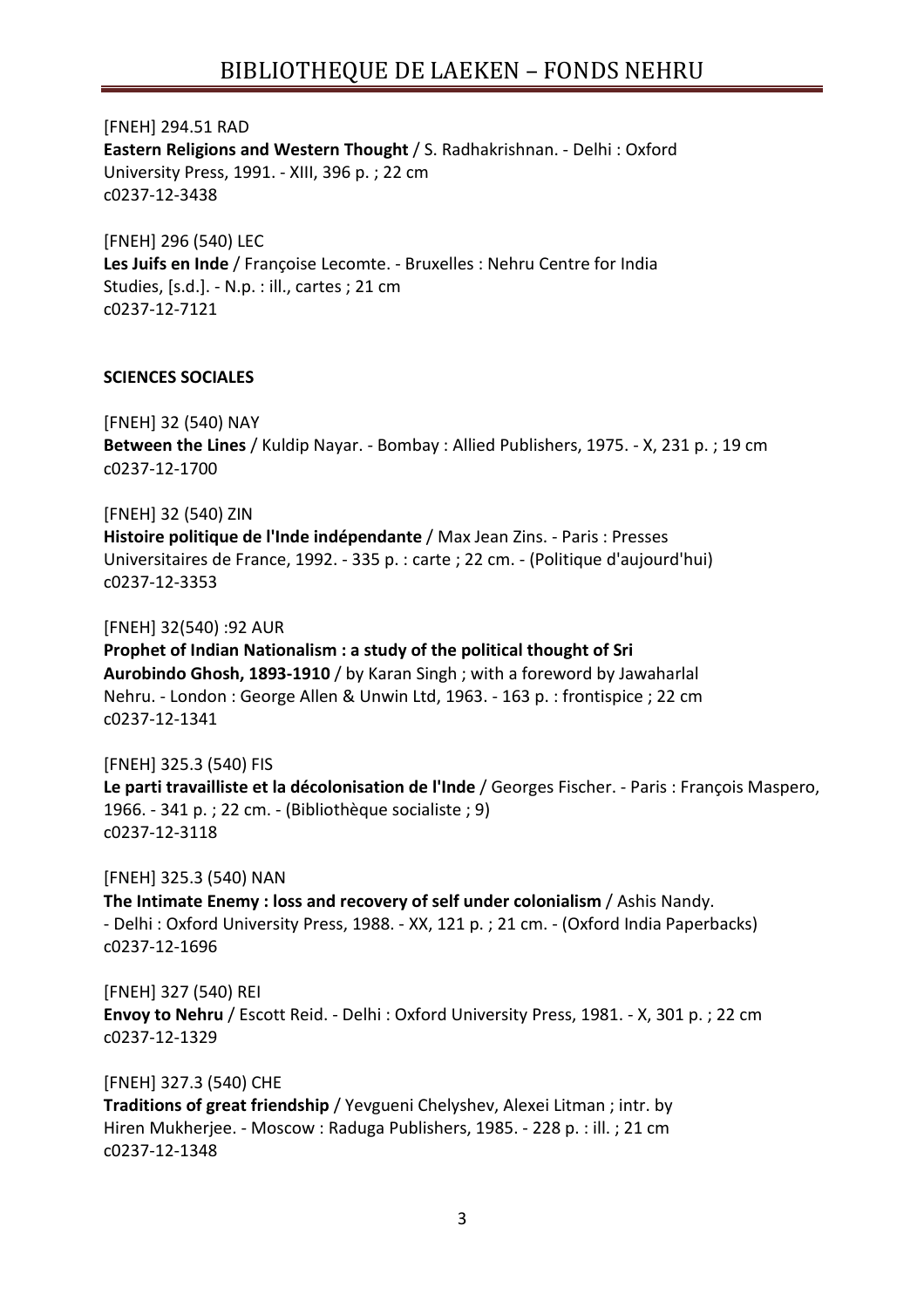[FNEH] 327.3 (540) DUT **With Nehru in the Foreign Office** / Subimal Dutt. - Calcutta : Minerva Associates, 1977. - 326 p. : ill. ; 22 cm c0237-12-4177

[FNEH] 327.39 CON **Bandoung tournant de l'histoire (18 avril 1955)** / Arthur Conte. - Paris : Robert Laffont, 1965. - 325 p. : ill., carte ; 24 cm. - (Ce jour-là ) c0237-12-7119

[FNEH] 33 (540) GUP **India : the challenge of change** / Pranay Gupte ; with a foreword by James W. Michaels. - London : Mandarin : Methuen, 1989. - X, 402 p. : carte ; 20 cm c0237-12-1355

#### [FNEH] 33 (540) MEN

**L'Inde devant l'orage** / Tibor Mende ; trad. de Jeanne N. Mathieu. - Paris : éd. du Seuil, 1950. - 261 p., [8] p. d'ill. : carte ; 23 cm. - (Esprit. Frontière ouverte) c0237-12-1350

#### [FNEH] 339.5 LEC

**Inde-Belgique : de nouveaux liens économiques** / Françoise Lecomte. - Bruxelles : Nehru Centre for India Studies, 1995. - N.p. : ill. ; 21 cm c0237-12-7126

[FNEH] 355.1 (54) KNI **India** / text by Ian Knight ; colour plates by Richard Scollins. - London : Osprey Publishing, 1990. - 47 p. : ill. ; 25 cm. - (Men-at-Arms Series ; 219) c0237-12-2306

[FNEH] 355.1 (54) WIL **North-West Frontier : 1837-1947** / text by Robert Wilkinson-Latham ; colour plates by Angus McBride. - London : .Osprey, 1990. - 40 p. : ill. ; 25 cm. - (Men-at-Arms Series ; 72) c0237-12-3605

[FNEH] 39 (540) ALL

**Plain Tales from the Raj : images of British India in the twentieth century** / Charles Allen ; edited in association with Michael Mason ; introduction by Philip Mason. - London : Warner Books, 1993. - 287 p., [8] p. d'ill. ; 20 cm c0237-12-3363

#### [FNEH] 39 (540) KUM

**Banaras** / General editor Amrita Kumar ; photographs by Ashok Khanna. - New Delhi : Rupa & Co, 1994. - 64 p. : ill. ; 14 cm. - (Classic India Series) c0237-12-4449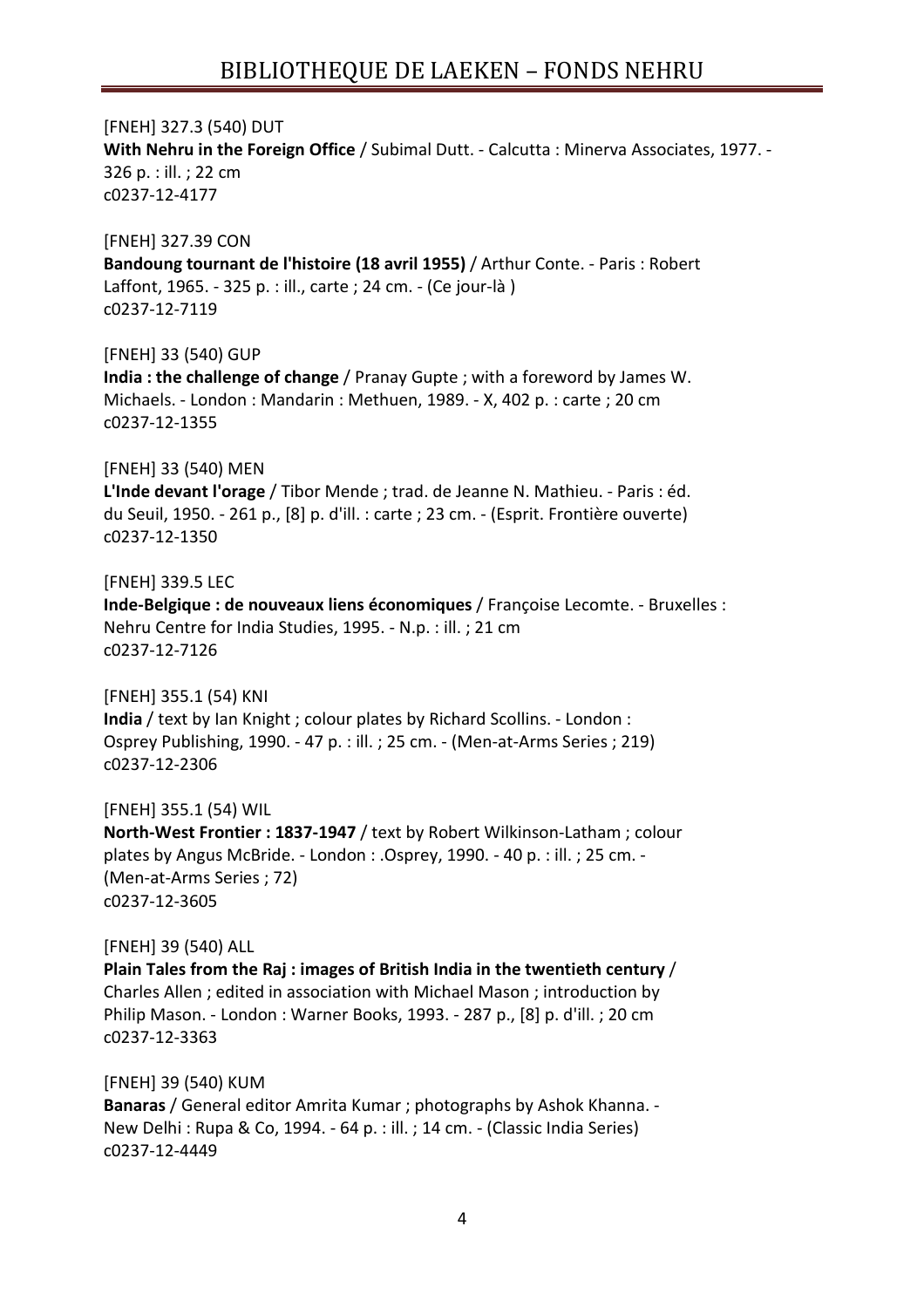[FNEH] 39 (540) KUM **Dance** / General editor Amrita Kumar ; text and photographs by Ashish Khokar. - New Delhi : Rupa & Co, 1994. - 64 p. : ill. ; 14 cm. - (Classic India Series) c0237-12-4440 [FNEH] 39 (540) KUM **Ganga** / General editor Amrita Kumar ; text Archana Shankar ; photographs by Sanjeev Saith. - New Delhi : Rupa & Co, 1995. - 63 p. : ill. ; 14 cm. - (Classic India Series) c0237-12-4444 [FNEH] 39 (540) KUM **Golden Temple** / General editor Amrita Kumar ; photographs by Sondeep Shankar. - New Delhi : Rupa & Co, 1995. - 64 p. : ill. ; 14 cm. - (Classic India Series) c0237-12-4441 [FNEH] 39 (540) KUM **Handicrafts** / General editor Amrita Kumar ; text Neelam Mathews. - New Delhi : Rupa & Co, 1993. - 64 p. : ill. ; 14 cm. - (Classic India Series) c0237-12-4438 [FNEH] 39 (540) KUM **Hindu Gods and Goddesses** / General editor Amrita Kumar ; text and photo research Ashish Khokar. - New Delhi : Rupa & Co, 1995. - 64 p. : ill. ; 14 cm. - (Classic India Series) c0237-12-4450 [FNEH] 39 (540) KUM **Jaipur** / General editor Amrita Kumar ; text Ashish Khokar. - New Delhi : Rupa & Co, 1994. - 64 p. : ill. ; 14 cm. - (Classic India Series) c0237-12-4446 [FNEH] 39 (540) KUM **Jaisalmer** / General editor Amrita Kumar ; text Archana Shankar ; photographs by Sondeep Shankar. - New Delhi : Rupa & Co, 1994. - 64 p. : ill. ; 14 cm. - (Classic India Series) c0237-12-4448 [FNEH] 39 (540) KUM **Jewellery** / General editor Amrita Kumar ; photography by Dinesh Khanna. - NewDelhi : Rupa & Co, 1994. - 64 p. : ill. ; 14 cm. - (Classic India Series) c0237-12-4439 [FNEH] 39 (540) KUM **Kama Sutra** / General editor Amrita Kumar. - New Delhi : Rupa & Co, 1993. - 64 p.: ill. ; 14 cm. - (Classic India Series)

c0237-12-4445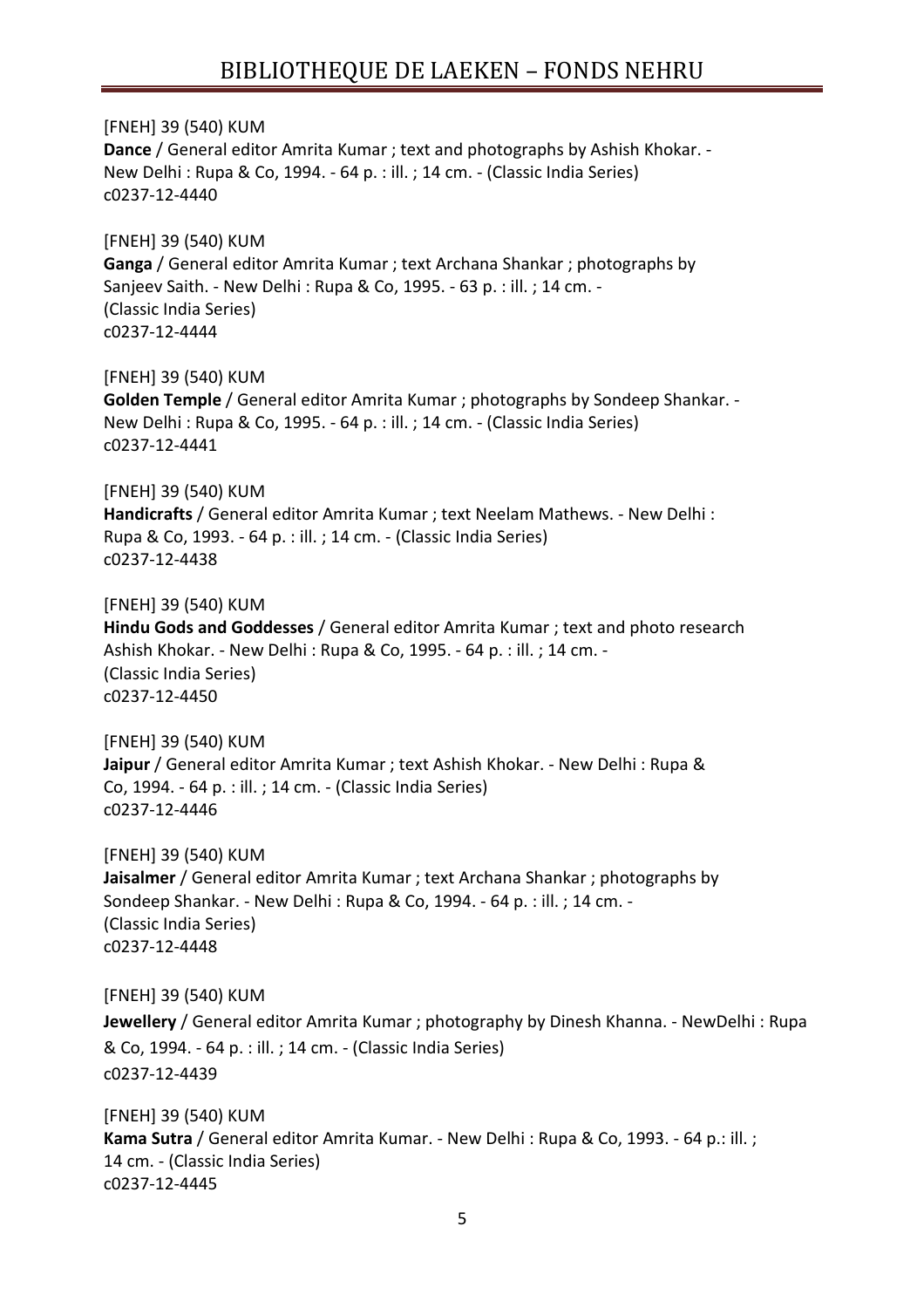[FNEH] 39 (540) KUM **Krishna** / General editor Amrita Kumar ; photographs by Rupinder Khullar. - New Delhi : Rupa & Co, 1994. - 64 p. : ill. ; 14 cm. - (Classic India Series) c0237-12-4443

[FNEH] 39 (540) KUM **Monuments** / General editor Amrita Kumar. - New Delhi : Rupa & Co, 1993. - 61 p. : ill. ; 14 cm. - (Classic India Series) c0237-12-4451

[FNEH] 39 (540) KUM **Musical instruments** / General editor Amrita Kumar ; photographs by Avinash Pasricha. - New Delhi : Rupa & Co, 1993. - 64 p. : ill. ; 14 cm. - (Classic India Series) c0237-12-4453

[FNEH] 39 (540) KUM

**Pushkar** / General editor Amrita Kumar ; text Archana Shankar ; photographs Sondeep Shankar, Sanjay Singh Badnor. - New Delhi : Rupa & Co, 1995. - 64 p. : ill. ; 14 cm. - (Classic India Series) c0237-12-4442

[FNEH] 39 (540) KUM **Ragamala Paintings** / General editor Amrita Kumar ; photography by R.K. Dutta Gupta. - New Delhi : Rupa & Co, 1994. - 64 p. : ill. ; 14 cm. - (Classic India Series) c0237-12-4447

[FNEH] 39 (540) KUM **Taj Mahal** / General editor Amrita Kumar. - New Delhi : Rupa & Co, 1993. - 64 p. : ill. ; 14 cm. - (Classic India Series) c0237-12-4452

[FNEH] 39 (540) KUM **Textiles** / General editor Amrita Kumar ; photographs by Ashish Khokar. - New Delhi : Rupa & Co, 1994. - 64 p. : ill. ; 14 cm. - (Classic India Series) c0237-12-4437

[FNEH] 39 (540) SRI **India** / Radhika Srinivasan. - New Delhi : Time Books International, 1990. - 128p. : ill., carte ; 24 cm. - (Cultures of the World) c0237-12-3705

[FNEH] 39 (540) THA **Introducing India** / Raj Thapar ; ill. by Rachel Grenfell. - Bombay : Asia Publishing House, 1967. - 80 p. : ill. ; 19 cm c0237-12-1699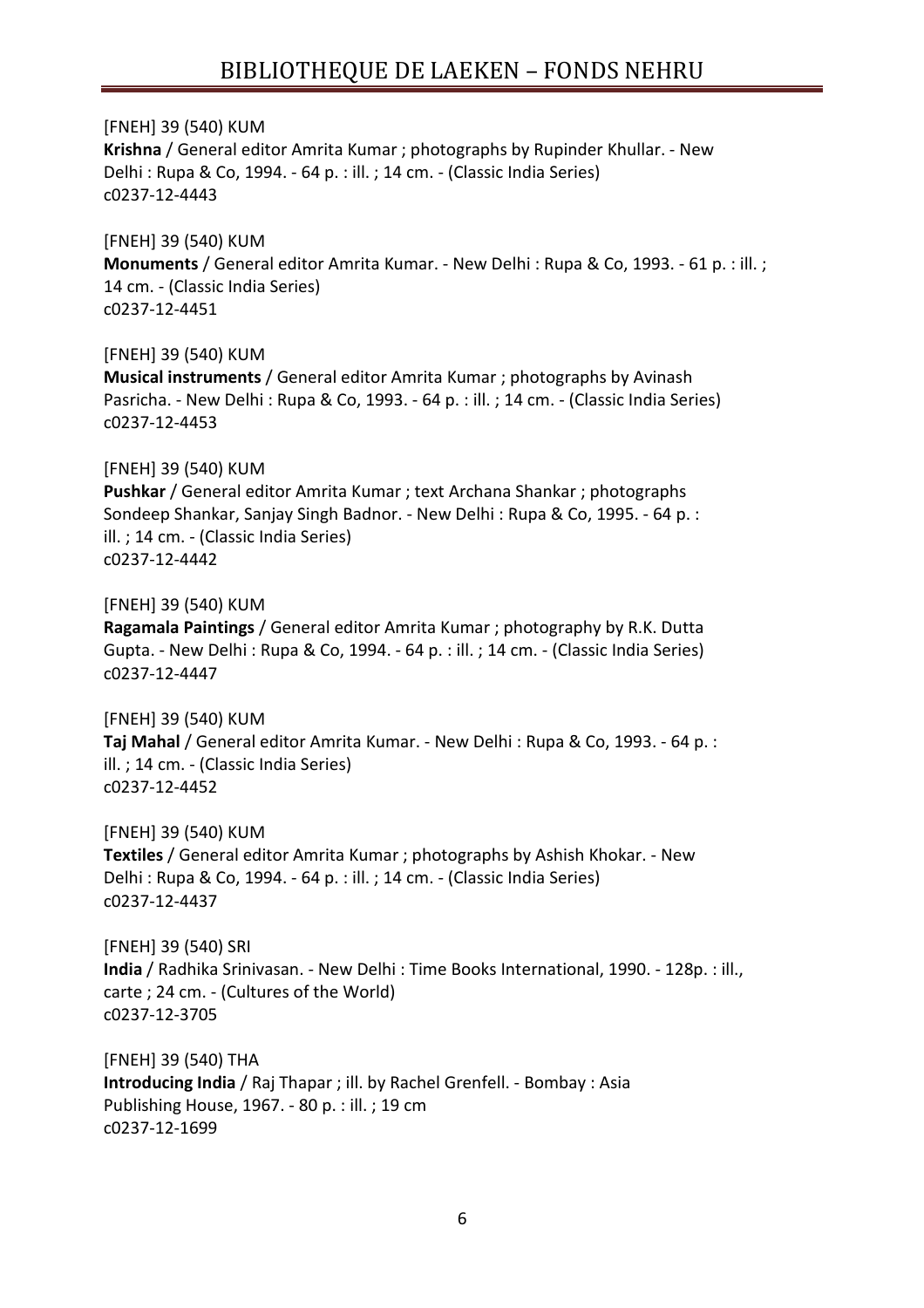[FNEH] 39(540) CHA **The Continent of Circe : being an essay on the peoples of India** / by Nirad C. Chaudhuri. - London : Chatto & Windus, 1965. - 320 p. ; 23 cm c0237-12-3352

[FNEH] 396 (540):92 PHO **Phoolan Devi : la controverse** / Françoise Lecomte. - Bruxelles : Nehru Centre for India Studies, 1995. - [N.p.] : ill. ; 21 cm c0237-12-7125

[FNEH] 396 (549.3):92 NAS **Dossier Taslima Nasreen** / Françoise Lecomte. - Bruxelles : Nehru Centre for India Studies, 1994. - 23 p. : ill. ; 21 cm c0237-12-7127

#### **SCIENCES & TECHNIQUES**

[FNEH] 625.1 (540) LEC **L'épopée des chemins de fer indiens** / Françoise Lecomte. - Bruxelles : Nehru Centre for India Studies, 1995. - N.p. : ill. ; 21 cm c0237-12-7123

#### **BEAUX-ARTS**

[FNEH] 7(540) ART

**Arts of India : 1550-1900** / Edited by John Guy and Deborah Swallow ; prefaces by Lord Armstrong of Ilminster and Elizabeth Esteve-Coll. - London : Victoria & Albert Museum, 1990. - 240 p. : ill., cartes ; 28 cm c0237-12-3436

[FNEH] 7.032.14 CRA **Indian Art : a concise history** / Roy C. Craven. - London : Thames and Hudson, 1987. - 252 p. : ill., cartes ; 21 cm. - (World of Art) c0237-12-4461

#### [FNEH] 7.032.14 TRE

**Trésors d'art de l'Inde [ catalogue d'exposition ]** : Paris, Petit Palais, avril -juin 1960 / sous la direction de Jeannine Auboyer ; préfaces de Jawaharlal Nehru et André Malraux ; introduction de Suzanne Kahn ; présentation par Louis Renou et Philippe Stern. - 2e édition. - Paris : Les Presses artistiques, 1960. - S.p., [66] p. de planches : ill. ; 21 cm c0237-12-4815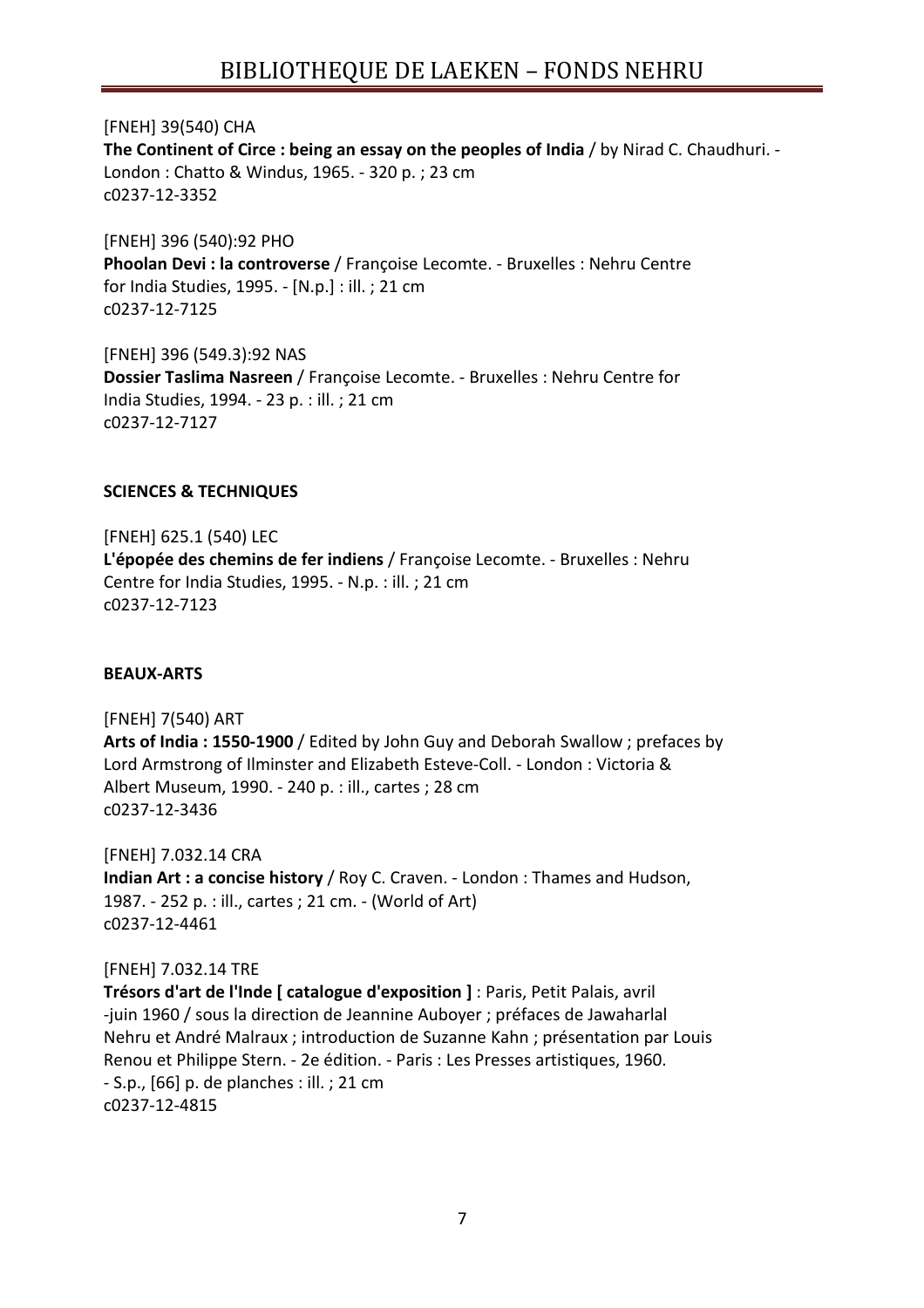# [FNEH] 7.045 (540) AGR

**Chakra-Dhvaja, the wheel flag of India** : being a history and exposition of the meaning of the Dharma-Chakra and the Sarnath Lion Capital / by Vasudeva S. Agrawala. - Varanasi : Prithivi Prakashan, 1964. - XX, 102 p. : ill. ; 29 cm c0237-12-3444

# [FNEH] 72 (540) ARC

**Architectures en Inde** : école nationale supérieure des Beaux-Arts de Paris, 27 novembre 1985-19 janvier 1986 / commissaire général Jean-Louis Véret. - Paris : Electa, 1985. - 183 p. : ill., carte ; 27 cm c0237-12-3437

# [FNEH] 72 (540) NIC

**Inde : Le Fort Rouge, Delhi** / Louise Nicholson ; photographies par Francesco Venturi ; traduction Ginette Morel ; plans et cartes originaux d'Anindita Mitra et Jaideep Chakrabarti. - Paris : CELIV, 1991. - 127 p. : ill., cartes, plans ; 32 cm c0237-12-3614

# [FNEH] 728 (540) MIC

**The Royal Palaces of India** / George Michell ; photographs by Antonio Martinelli. - London : Thames & Hudson, 1994. - 232 p. : ill., carte ; 29 cm c0237-12-3706

# [FNEH] 728 (540) SLE

**Indian Style** / by Suzanne Slesin and Stafford Cliff ; photographs by David Brittain ; foreword by Ismail Merchant and James Ivory ; introduction by Steven R. Weisman. - London : Thames and Hudson, 1990. - XIII, 299 p. : ill. ; 26 cm. - (Style Library) c0237-12-3613

[FNEH] 741 (540) LAX **The Best of Laxman** / R.K. Laxman. - New Delhi : Penguin Books, 1990. - 224 p. : ill. ; 20 cm c0237-12-3108

[FNEH] 75 (540) MOR **Peintures naïves indiennes : maisons décorées du Rajasthan, 1830-1930 /** par Christine Morel. - Paris : Nathan, 1987. - n.p. : ph. en couleurs ; 32 cm. - (Double page ; 46) c0237-12-1972

[FNEH] 75 (540) NEV **Peintures des Indes : mythologies et légendes** / Armand Neven. - Bruxelles : Crédit Communal de Belgique, 1976. - 136 p. : ill. ; 30 cm c0237-12-1973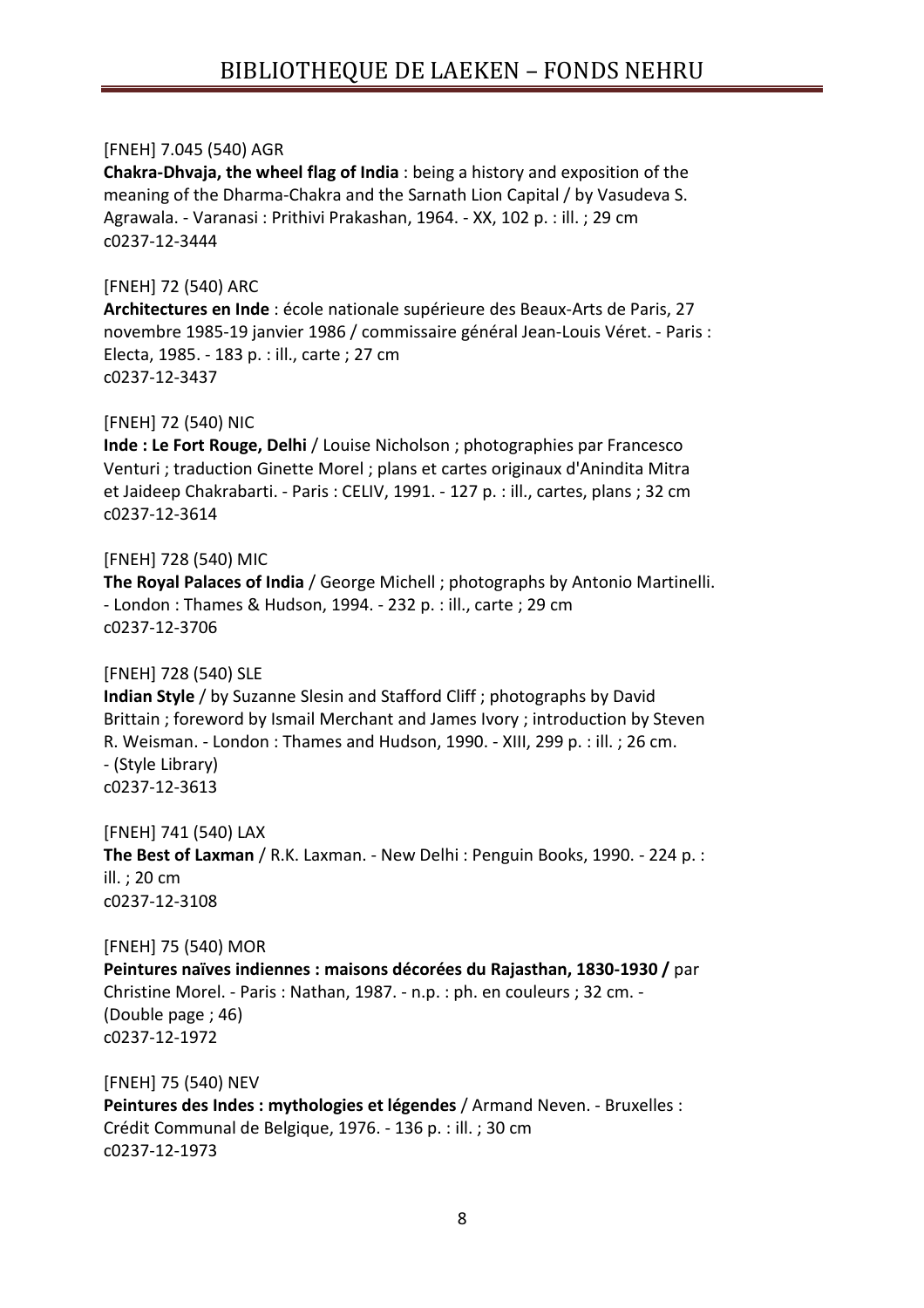[FNEH] 75 (540) ROW **Peintures des grottes d'Ajanta** / Benjamin Rowland. - Paris : Flammarion : UNESCO, 1963. - 24p, 28 p. d'ill. : ill. ; 17 cm. - (Unesco. Le grand art en édition de poche ; 8) c0237-12-4171

#### [FNEH] 77 (540) CAR

**Henri Cartier-Bresson : en Inde** / Photographies et notes de Henri Cartier -Bresson ; texte de Yves Véquaud ; introduction de Satyajit Ray. - Paris : Centre National de la Photographie, 1985. - N.p. : ill. ; 26x28 cm. - (Photo copies) c0237-12-3647

[FNEH] 77 (540) RAI **Delhi** / Raghu Rai ; text by Pavan K. Varma. - New Delhi : Indus, 1994. - 127 p. : ill. ; 32x40 cm c0237-13-0580

[FNEH] 77 (540) SIN **Bénarès : ville sainte** / Raghubir Singh ; traduction Anne de Henning. - Paris : Chêne, 1987. - [96] p. : ill. ; 27x31 cm c0237-12-1975

[FNEH] 77 (540) SIN

**Ceci est mon peuple** / texte et photographies Madanjeet Singh ; préface manuscrite Jawaharlal Nehru ; avant-propos Rajiv Gandhi ; traduit de l'anglais par Dominique Bailhache. - Paris : Weber, 1989. - 156 p. : ill. ; 30 cm c0237-12-5662

[FNEH] 77 (540) SIN

**Rajasthan** / texte et photographies de Raghubir Singh ; préface de Satyajit Ray ; traduit de l'anglais par Anne de Henning. - Paris : Chêne, 1990. - 31 p., [80] p. d'ill. : ill., carte ; 24x27 cm c0237-12-3611

[FNEH] 78 (540) ALF **The Sitar Book : a practical guide to playing the sitar** / by Clem Alford. - London : Asian Educational Resources Centre, 1989. - 62 p. : ill. ; 21 cm c0237-12-7113

[FNEH] 78 (540) VIR **Learn to play on tabla** / Ram Avtar Vir. - New Delhi : Pankaj Publications, s.d. - 2 vol. : ill. ; 24 cm. - (Learn yourself music series) c0237-12-7114 c0237-12-7115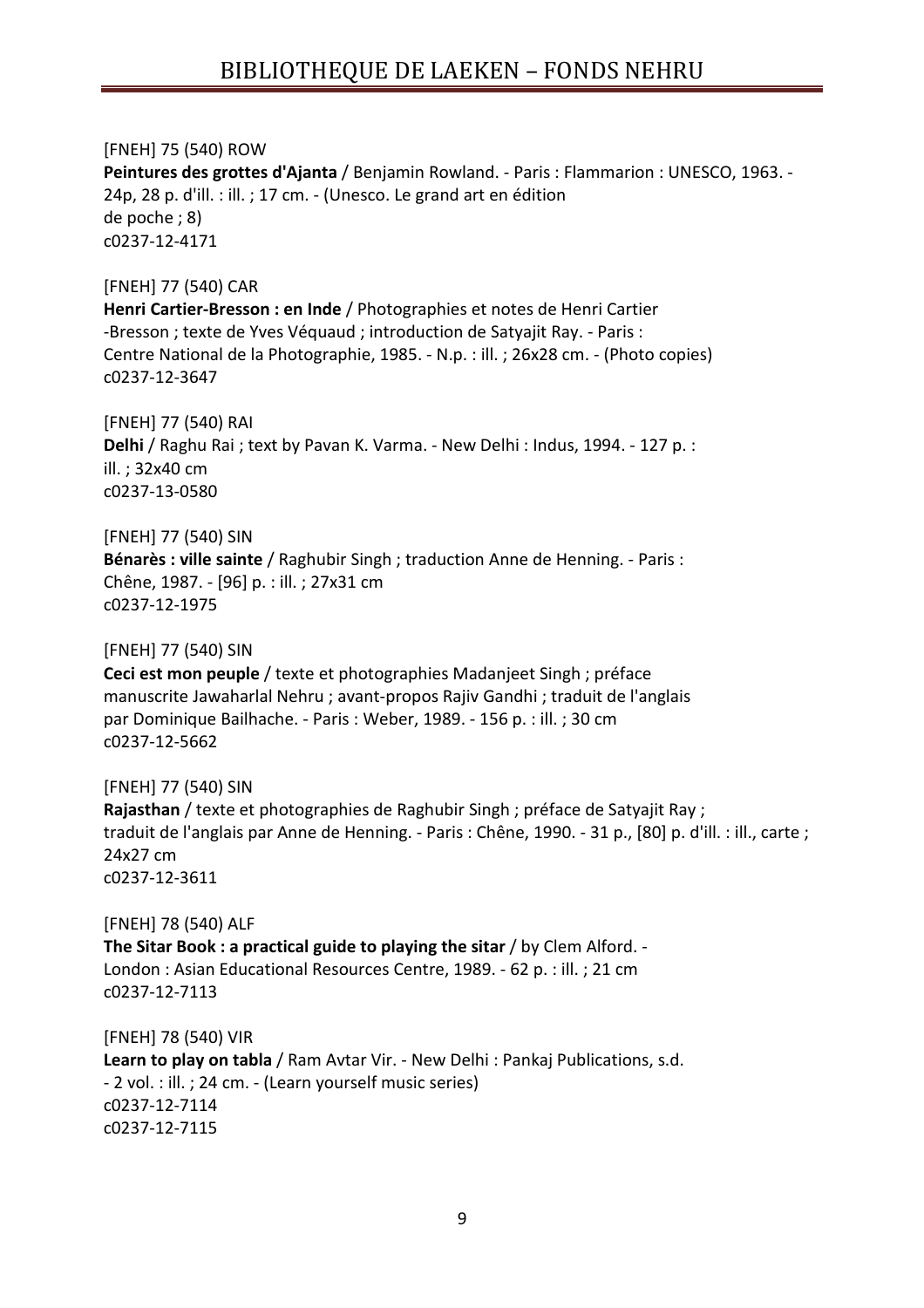[FNEH] 78(540) LEC **Une approche de la musique indienne** / Françoise Lecomte. - Bruxelles : Nehru Centre for India Studies, 1997. - 15 p. : ill. ; 21 cm c0237-12-7124

#### **LINGUISTIQUE**

[FNEH] 802-3 YUL

**Hobson-Jobson : a glossary of colloquial Anglo-Indian words and phrases, and of kindred terms, etymological, historical, geographical and discursive** / by Colonel Henry Yule and A.C. Burnell. - second edition / edited by William Crooke ; with a historical perspective by Nirad C. Chaudhuri. - Sittingbourne : Linguasia, 1994. - LIV, 1021 p. ; 22 cm c0237-12-4840

[FNEH] 809.11-3 CHA **A practical Hindi-English Dictionary** / Editors Mahendra Chaturvedi, Dr. B.N. Tiwari. - New Delhi : National Publishing House, 1989. - XVI, 875 p. ; 22 cm c0237-12-3441

[FNEH] 809.11-3 HAN **Hanklyn-Janklin or A Strangers's Rumble-Tumble Guide to Some Words, Customs and Quiddities Indian and Indo-British** / Nigel B. Hankin. - Second Revised Edition. - New Delhi : Banyan Books, 1994. - 262 p. : ill. ; 26 cm c0237-12-3365

[FNEH] 809.11-3 VID **Vidyarthi's romanized Hindi-Urdu into English Dictionary** / compiled by Shreeram Vidyarthi. - Sittingbourne : Linguasia, 2005. - XVI, 579 p. ; 22 cm c0237-12-4457

#### **ETUDES LITTERAIRES & ANTHOLOGIES**

[FNEH] 81.09 (540) REV **Rêver l'Inde** / André Bareau, Louis Frédéric, Ananda Abeydeera... [et al.]. - Presses Universitaires de France, 1990. - 192 p. : ill. ; 22 cm c0237-12-1695

[FNEH] 81.9 (540) LIT **Littératures de l'Inde**. - Paris : Europe, 1982. - 248 p. ; 22 cm c0237-12-3123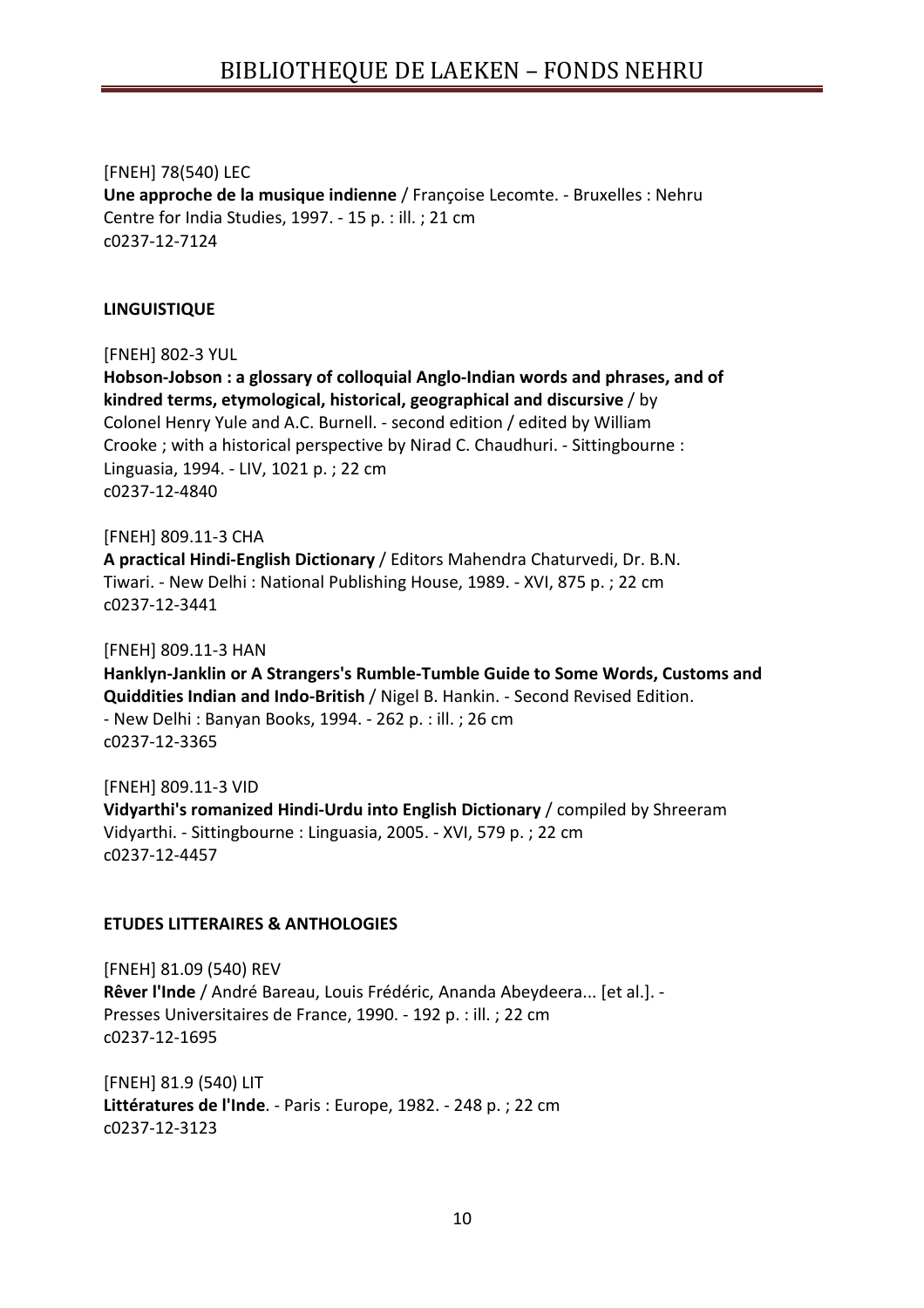[FNEH] 81.9 (540) PAL **India : a literary companion** / Bruce Palling. - London : John Murray, 1992. - VII, 264 p., [8] p. d'ill ; 22 cm c0237-12-1697

[FNEH] 82.9 (540) GRE

**The British Image of India : a study in the literature of imperialism, 1880-1960**  / Allen J. Greenberger. - London : Oxford University Press, 1969. - 234 p. ; 23 cm c0237-12-3121

[FNEH] 82.9 (540) NAI **Dimensions of Indian literature** / M.K. Naik. - New Delhi : Sterling Publishers, 1985. - VIII, 208 p. ; 22 cm c0237-12-3122

[FNEH] 82.9 (540) WAL **Indian Literature in English** / William Walsh. - London : Longman, 1990. - XI, 219 p. ; 22 cm. - (Longman Literature in English Series) c0237-12-3120

**LITTERATURE – OEUVRES CHOISIES** 

[FNEH] 82-0 NEH 1821 **India and the World : thus spoke Jawaharlal Nehru** / compiled by Bhavana Nair ; illustrated by Shankar. - New Delhi : Children's Book Trust, 1989. - 128 p. : ill. ; 25 cm c0237-12-3600

[FNEH] 82-0 NEH 1821 **Jawaharlal Nehru : an anthology** / Edited by Sarvepalli Gopal. - Delhi : Oxford University Press, 1980. - XXI, 662 p. ; 22 cm c0237-12-4260

[FNEH] 82-0 NEH 1821

**La promesse tenue** / Jawaharlal Nehru ; anthologie traduite et présentée par Monique Morazé ; avec la collaboration de Georges Frémont ; avant-propos de Rajiv Gandhi, Premier ministre de l'Inde. - Paris : éditions L'Harmattan, 1986. - 343 p. ; 22 cm c0237-12-3644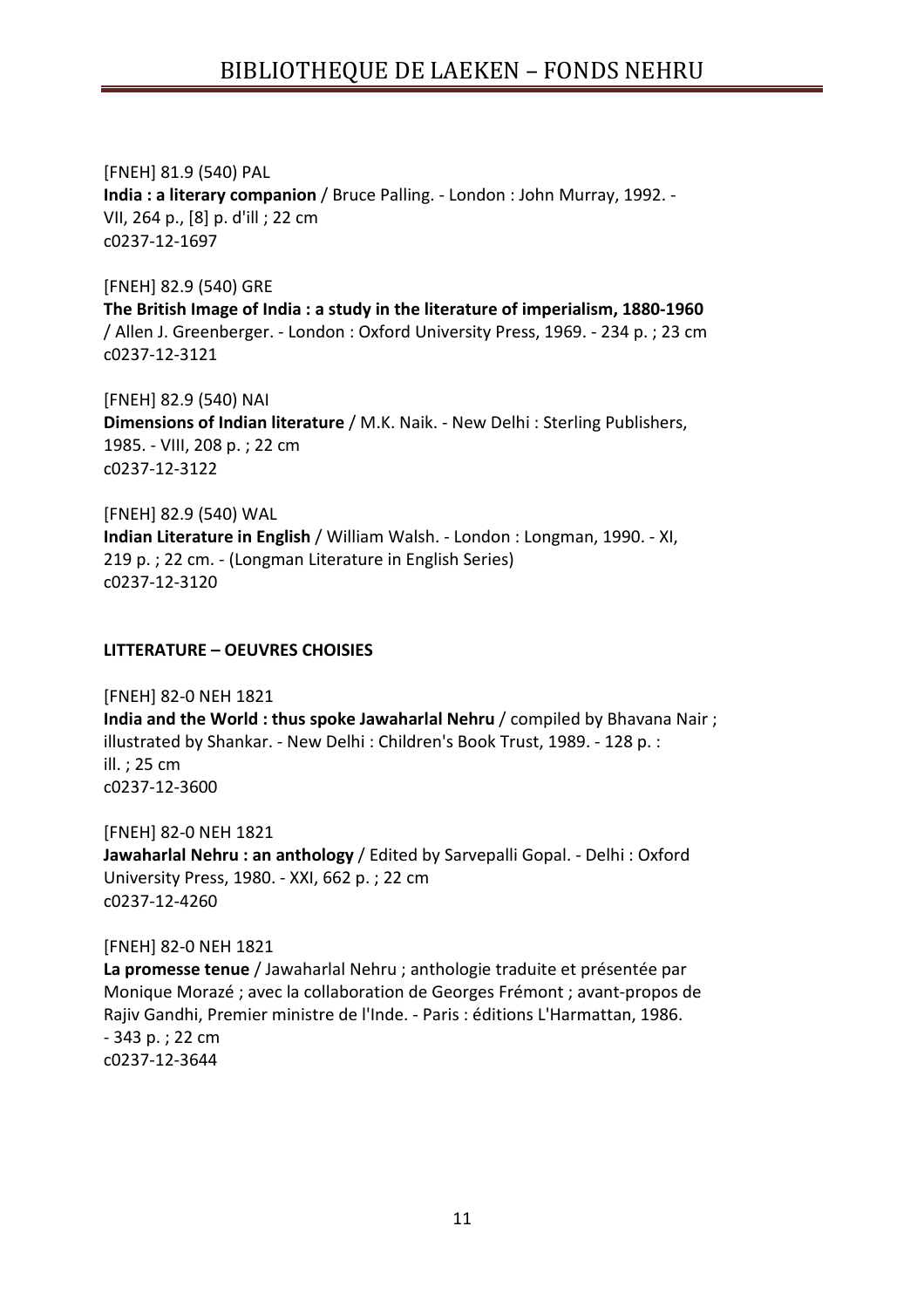#### [FNEH] 82-0 NEH 1821

**Selected Works of Motilal Nehru** / Edited by Ravinder Kumar and D.N. Panigrahi ; issued under the auspices of Nehru Memorial Museum and Library. - New Delhi : Vikas Publishing House, 1982-1984. - 3 vol. (IX, 406 p., XI, 428 p., XIV, 304 p.) : ill. ; 25 cm c0237-12-5204 c0237-12-5205 c0237-12-5206

#### [FNEH] 82-0 NEH 1821

**Selected Works** / Jawaharlal Nehru ; A project of the Jawaharlal Nehru Memorial Fund ; General editor S. Gopal. - Delhi : B.R. Publishing Corporation ; New Delhi : Orient Longman, 1972-1982. - 15 vol. : ill. ; 24 cm c0237-12-5210 c0237-12-5298 c0237-12-5299 c0237-12-5300 c0237-12-5301 c0237-12-5302 c0237-12-5303 c0237-12-5418 c0237-12-5419 c0237-12-5420 c0237-12-5421 c0237-12-5422 c0237-12-5660 c0237-12-5661

# [FNEH] 82-0 NEH 1821

c0237-12-6131

**Selected Works. Second Series** : a project of the Jawaharlal Nehru Memorial Fund / Jawaharlal Nehru ; General editor S. Gopal. - New Delhi : Jawaharlal Nehru Memorial Fund, 1984-. - Plus. vol. : ill. ; 25 cm c0237-12-6132 à c0237-12-6136 c0237-12-6201 c0237-12-6202 c0237-12-6214 c0237-12-6215 c0237-12-6830 à c0237-12-6834 c0237-12-7110 c0237-12-7111 c0237-12-7112 c0237-12-7116 c0237-12-7117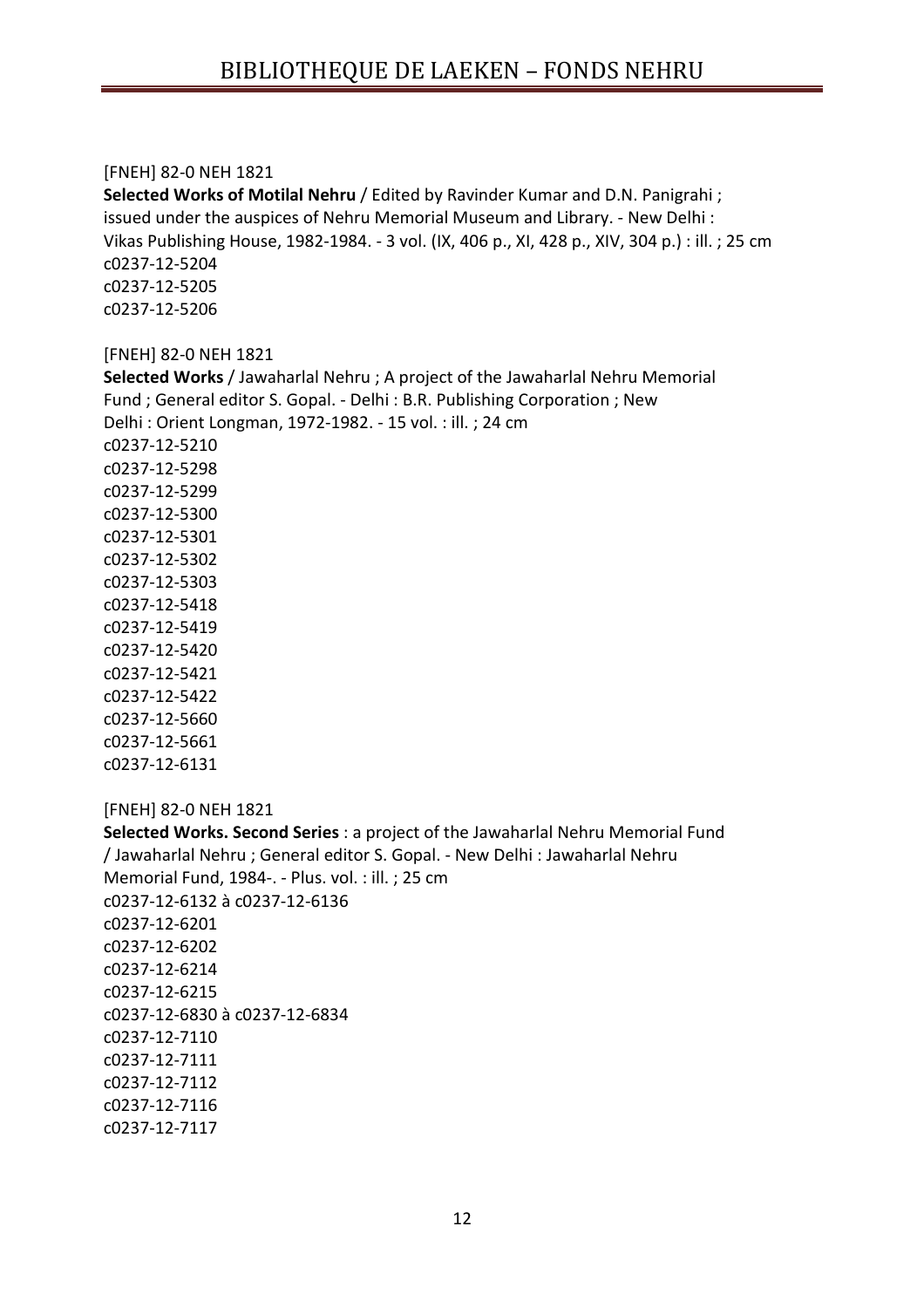#### **LITTERATURE – POESIE**

[FNEH] 82-1 KAR 0114 **Hymns to Shiva and Other Poems** / Karan Singh. - New Delhi : Vikas Publishing House, 1991. - 68 p. ; 22 cm c0237-12-3099

[FNEH] 82-1 TAG 1518 **Collected Poems and Plays** / Rabindranath Tagore. - London : Macmillan, 1989. - 577 p. ; 20 cm. - (Papermac) c0237-12-4180

[FNEH] 82-1 TAG 1518 **L'offrande lyrique ; La corbeille de fruits** / par Rabindranath Tagore ; trad. de l'anglais par André Gide et Hélène du Pasquier ; introduction d' André Gide. - Paris : Gallimard, 1986. - 249 p. ; 18 cm. - (Poésie ; 70) c0237-12-4176

[FNEH] 891.1-1 RAM **The Ramayana & the Mahabharata** / condensed into English verse by Romesh C. Dutt. - London : Dent, 1978. - X, 335 p. ; 18 cm. - (Everyman's Library. Everyman Classics) c0237-12-4172

# **LITTÉRATURE - ROMANS**

[FNEH] 82-3 ALI **Crépuscule à Delhi** / par Ahmed Ali ; traduit de l'anglais par Alain Delahaye ; préface Jean-Baptiste de Seynes. - Paris : Gallimard, 1989 . - 311 p. ; 21 cm. - (Du monde entier ) c0237-12-4179

[FNEH] 82-3 ANA 1404 **Death of a Hero : epitaph for Maqbool Sherwani** / Mulk Raj Anand. - Sittingbourne : Asia Publishing House, 1995. - 85 p. ; 23 cm c0237-12-3362

[FNEH] 82-3 ANA 1404 **The lost Child and two lyrical stories** / by Mulk Raj Anand. - New Delhi : Abhinav Publications, 1995. - 30 p. ; cm c0237-13-0187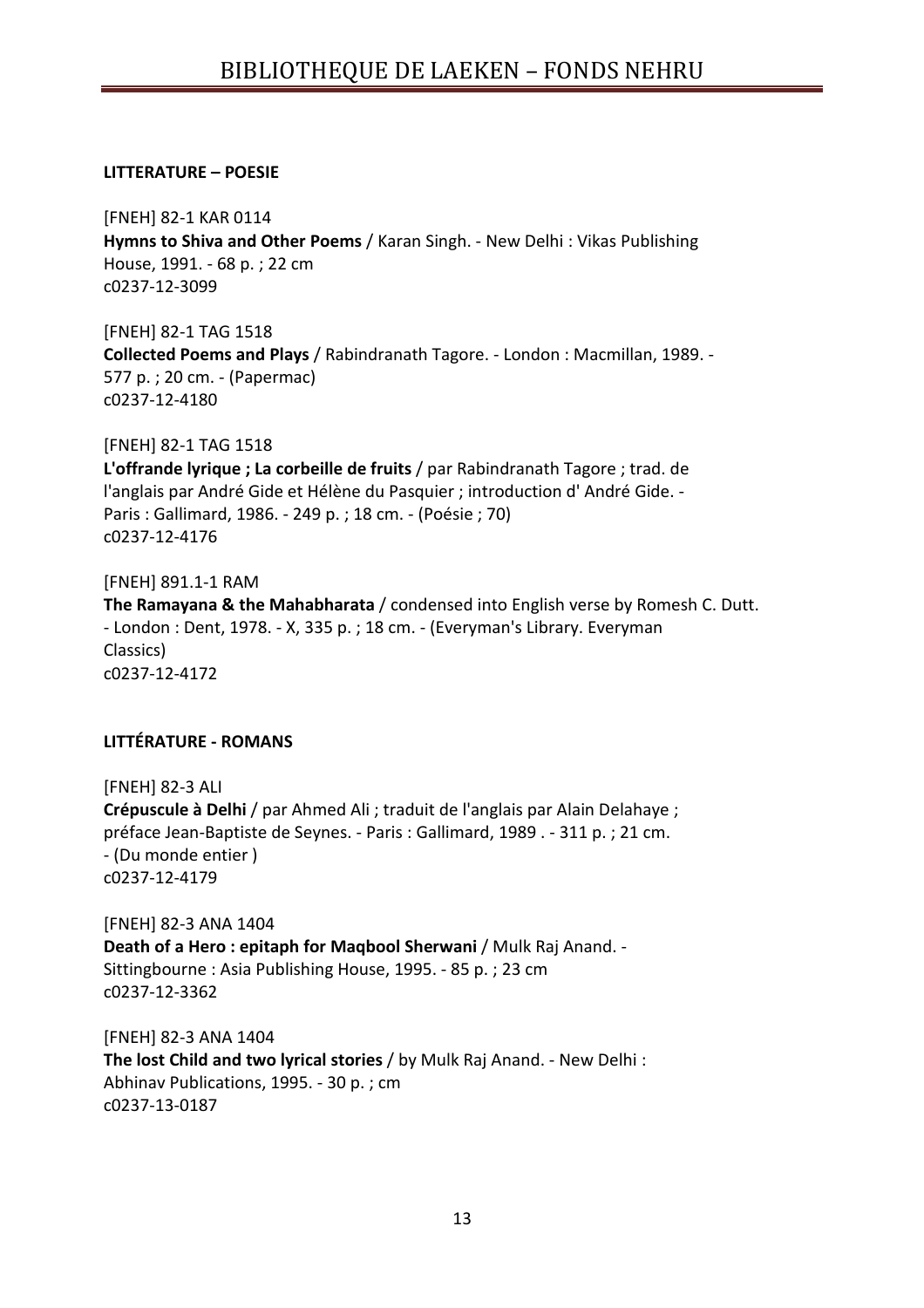[FNEH] 82-3 CHA.UD 0821 **Afternoon Raag** / Amit Chaudhuri. - London : Minerva, 1993. - 132 p ; 20 cm c0237-13-0189 [FNEH] 82-3 DAS **A Fine Family** / Gurcharan Das. - New Delhi : Penguin Books, 1990. - 347 p. ; 20cm. - (Penguin Books) c0237-13-0188 [FNEH] 82-3 FOR 1920 **Route des Indes** / par Edward Morgan Forster ; trad. de l'anglais par Charles Mauron. - Paris : France Loisirs, 1985. - 344 p. ; 21 cm c0237-12-3609 [FNEH] 82-3 NAH 0112 **Azadi** / Chaman Nahal. - Delhi : Orient Paperbacks, 1988. - 371 p. ; 18 cm c0237-12-3360 [FNEH] 82-3 NAH 0112 **The Crown and the Loincloth** : a novel / Chaman Nahal. - New Delhi : Vikas Publishing House, 1981. - 422 p. ; 22 cm. - (Vikas Library of Modern Indian Writing ; 10) c0237-12-3359 [FNEH] 82-3 NAH 0112 **The Salt of Life** / Chaman Nahal. - Bombay : Allied Publishers, 1990. - 546 p. ; 22 cm c0237-12-3361 [FNEH] 82-3 SAH 0701 **A Situation in Delhi** / Nayantara Sahgal. - New Delhi : Penguin Books, 1988. - 165 p. ; 20 cm. - (Penguin Books) c0237-12-3603 [FNEH] 82-3 SAH 0701 **Mistaken Identity** / Nayantara Sahgal. - London : Scepter, 1989. - 208 p. ; 20 cm c0237-12-3602 [FNEH] 82-3 SAH 0701 **The Day in Shadow** : a novel / Nayantara Sahgal. - Delhi : Vikas Publications, 1971. - 236 p. ; 22 cm c0237-12-3604 [FNEH] 82-3 SIN 0708 **Jaya Ganga : Le Gange et son double** / par Vijay Singh. - Paris : Ramsay, 1985. - 348 p. ; 23 cm. - (L'Etat des Lieux )

c0237-12-3772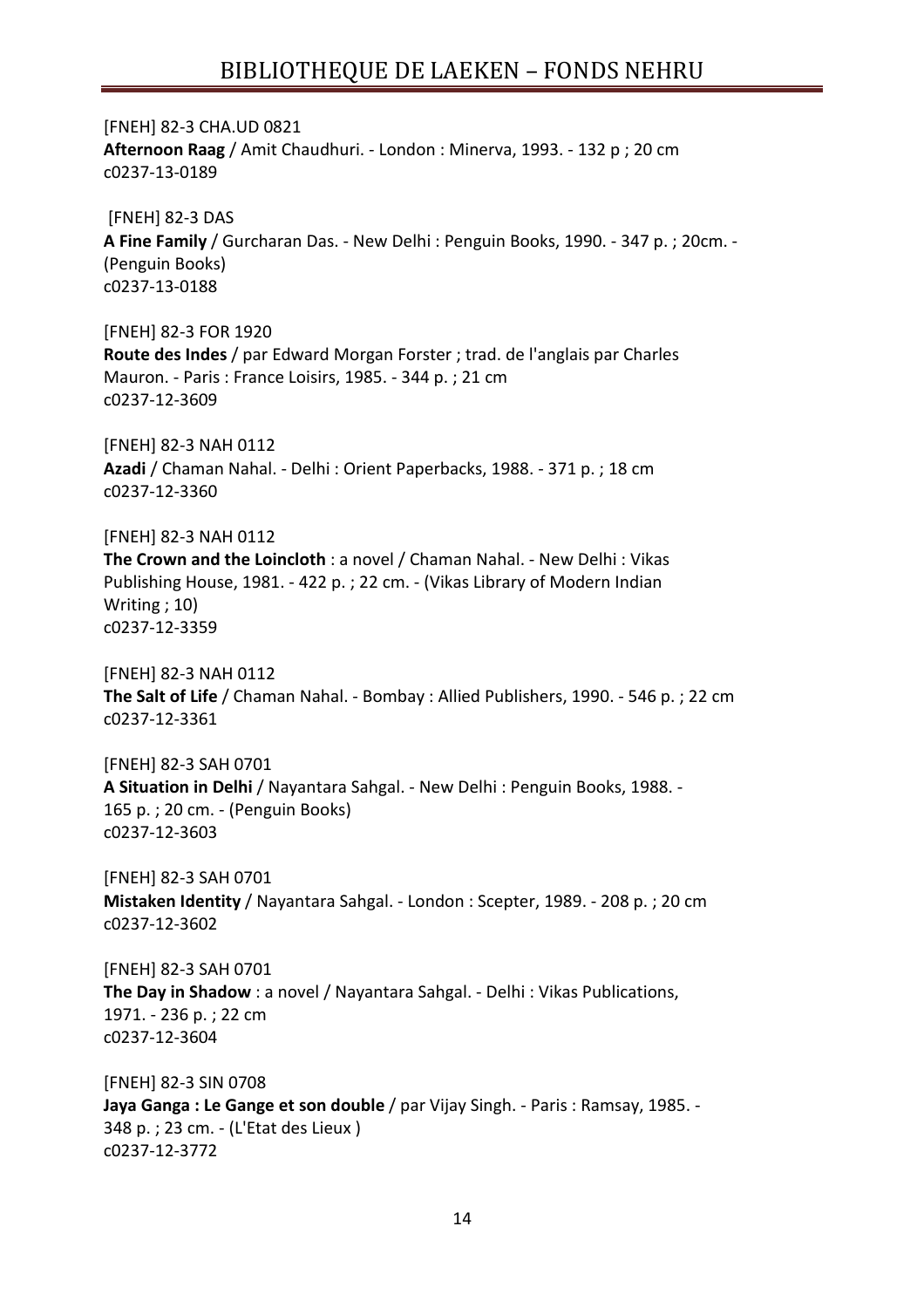[FNEH] 82-3 TAG 1518 **La maison et le monde** / par Rabindranath Tagore ; traduction française de Frédéric Roger-Cornaz. - Paris : Payot & Cie, 1921. - 308 p. : ill. ; 19 cm c0237-12-3773

[FNEH] 82-3 THA 1815 **The Great Indian Novel** / Shashi Tharoor. - London : Penguin Books, 1990. - 423 p. ; 20 cm. - (Penguin Books) c0237-12-4258

#### **LITTERATURE –ESSAIS**

[FNEH] 82-4 KAU 1200 **Reflections of a non-conformist : life in a Himalayan hamlet** / T.N. Kaul ; dessins par Bulbul Sharma. - New Delhi : Lancer International, 1986. - 103 p., [4] p. d'ill. : ill. ; 22 cm c0237-12-1979

[FNEH] 82-4 NAI 1601 **An Area of Darkness** / V.S. Naipaul. - Harmondsworth : Penguin Books, 1985. - 266p. ; 18 cm. - (Penguin Books) c0237-12-3357

[FNEH] 82-4 NAI 1601 **India : a wounded civilization** / V.S. Naipaul. - Harmondsworth : Penguin Books, 1985. - 175 p. ; 18 cm. - (Penguin Books) c0237-12-3358

#### **LITTERATURE – CORRESPONDANCE**

[FNEH] 82-6 GAN 0408 **Freedom's Daughter : letters between Indira Gandhi and Jawaharlal Nehru, 1922 -1939** / edited by Sonia Gandhi. - London : Hodder & Stoughton, 1989. - 483 p., [12] p. d'ill. ; 24 cm c0237-12-3758

[FNEH] 82-6 GAN 0408 **Two Alone, Two Together : letters between Indira Gandhi and Jwaharlal Nehru, 1940-1964** / Edited by Sonia Gandhi. - London : Hodder & Stoughton, 1992. - XXXVII, 697 p., [12] p. d'ill. ; 24 cm c0237-12-3759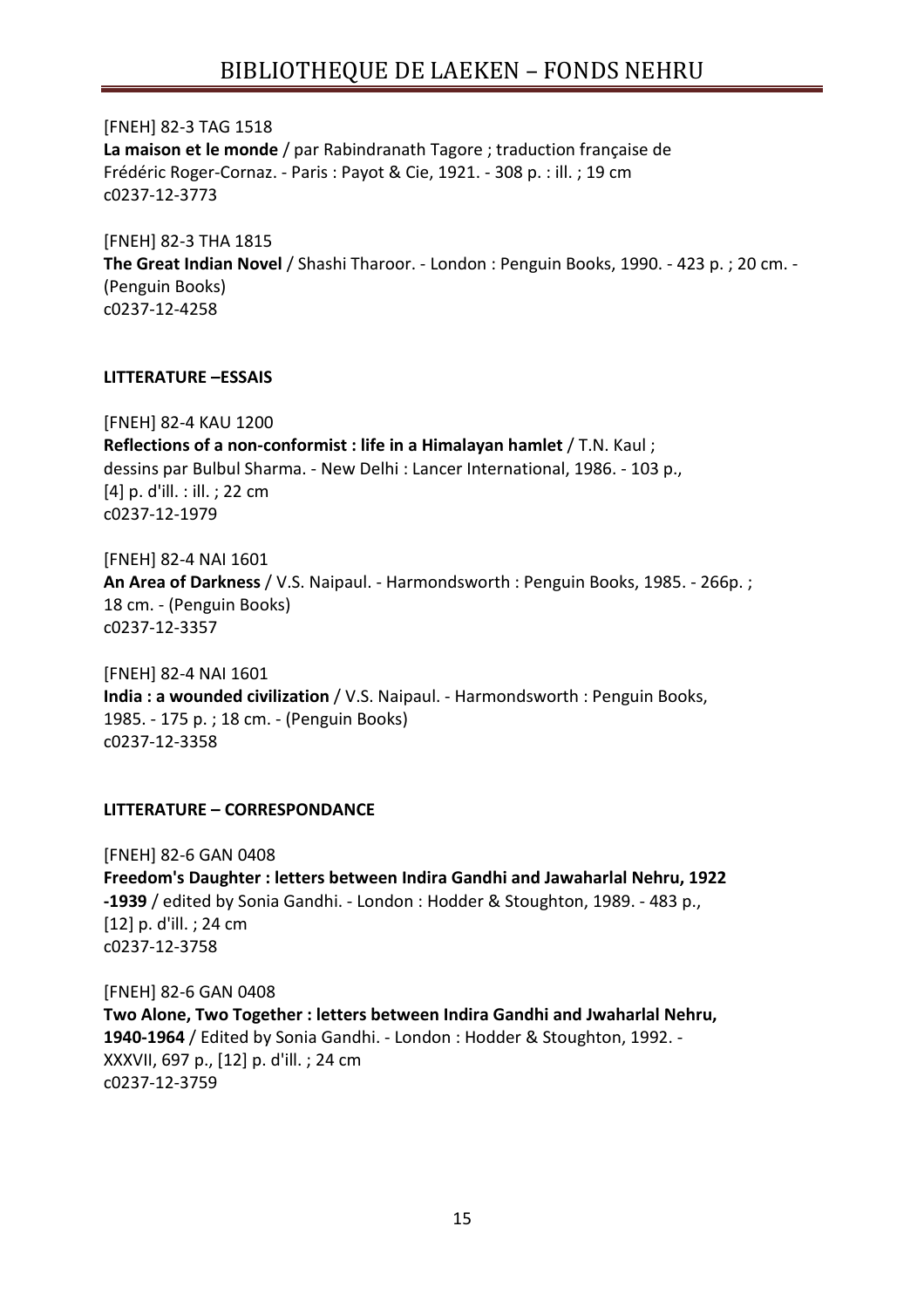# [FNEH] 82-6 NEH 1821

**A Bunch of Letters** / written mostly to Jawaharlal Nehru and some written by him ; foreword by Jawaharlal Nehru. - Delhi : Oxford University Press, 1988. – XVIII, 523 p., [8] p. d'ill. ; 22 cm c0237-12-3760

# [FNEH] 82-6 NEH 1821

**Letters to Chief Ministers** / Jawaharlal Nehru ; general editor G. Parthasarathi ; foreword by Prime Minister Rajiv Gandhi ; a project of the Jawaharlal Nehru Memorial Fund. - New Delhi : Oxford University Press, 1985-1989. - 5 vol. (XV, 661, XV, 668, XV, 650 p.) : ill. ; 22 cm c0237-12-5207 (Vol. 2) c0237-12-5208 (Vol. 4) c0237-12-5209 (Vol. 6)

[FNEH] 82-6 NEH 1821 **Lettres d'un père à sa fille** / Jawaharlal Nehru ; traduit par Anne Chaymotty ; préface d'Indira Gandhi. - New Delhi : Conseil indien pour les Relations culturelles, 1986. - 100 p. ; 22 cm c0237-12-3646

[FNEH] 82-6 SAH 0701 **Relationship : extracts from a correspondance** / Nayantara Sahgal, E.N. Mangat Rai. - New Delhi : Kali for Women, 1994. - 275 p. ; 22 cm c0237-12-3440

[FNEH] 82-6 TAG 1518 **Lettres à un ami** / Rabindranath Tagore ; introduction et commentaires de C.-F. Andrews ; traduction de Jane Droz-Viguié. - Paris : Les éditions Rieder, 1931. - 263 p. ; 19 cm c0237-12-3774

# **LITTERATURE – AUTOBIOGRAPHIE**

[FNEH] 82-94 BAY 1205 **The Golden Calm : an English lady's life in Moghul Delhi** / reminiscences by Emily, Lady Clive Barley and by her father, Sir Thomas Metcalfe ; edited by M.M. Kaye ; introduction by Lt.-Col. John Mildmay Ricketts. - Exeter : Webb & Bower , 1980. - 217 p. : ill. ; 25 cm c0237-12-3599

[FNEH] 82-94 BOU.RK 0523 **Interview with India : in the words and pictures** / of Margaret Bourke-White. - London : Phoenix House, 1950. - 192 p. : ill., carte ; 22 cm c0237-12-3102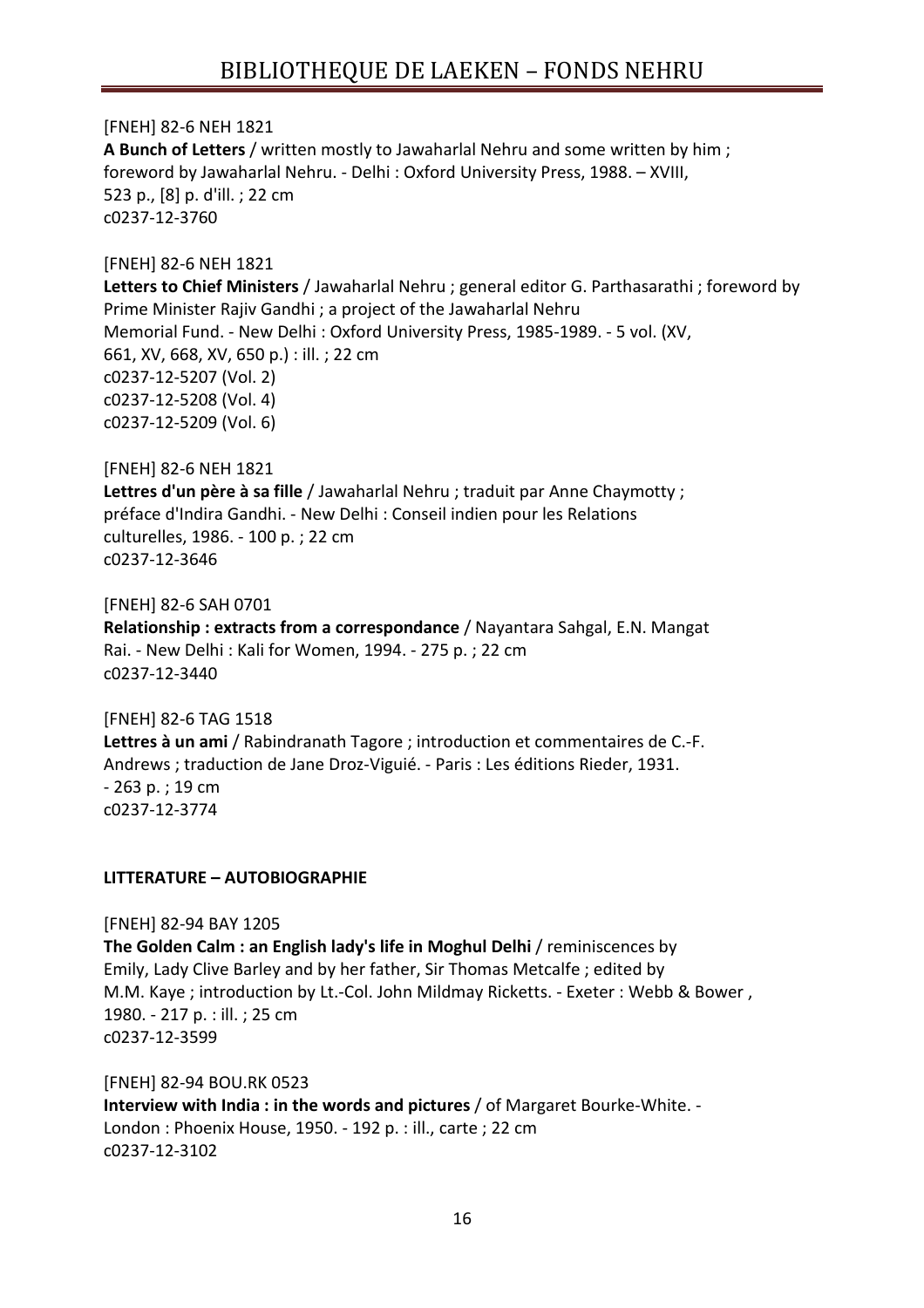[FNEH] 82-94 CAM 0518 **An Indian Summer** / James Cameron. - London : Penguin Books, 1974. - 223 p. ; 20 cm. - (Penguin travel library) c0237-12-3107

[FNEH] 82-94 CHA.UD 0821 **Thy Hand, Great Anarch! : India, 1921-1952** / Nirad C. Chaudhuri. - London : Chatto & Windus, 1987. - XXVIII, 979 p. ; 22 cm c0237-12-3351

[FNEH] 82-94 GRI 0606 **The Discovery of Nehru : an experience of India** / Kenneth Griffith. - London : Michael Joseph, 1989. - VIII, 216 p. ; 24 cm c0237-12-3433

[FNEH] 82-94 GRI 0606 **Vignettes of India** / Percival Griffiths. - Lymington : The Spartan Press, 1985. - 218 p. ; 23 cm c0237-12-3111

[FNEH] 82-94 KAU 1200 **Reminiscences : discreet and indiscreet** / T.N. Kaul. - New Delhi : Lancers Publishers, 1982. - 312 p., [24] p. d'ill. ; 23 cm c0237-12-1978

[FNEH] 82-94 MEH 2001 **Portrait of India** / by Ved Mehta. - New Haven ; London : Yale University Press, 1993. - IX, 544 p. ; 24 cm c0237-12-3355

[FNEH] 82-94 MUK 0518 **Brahmane et paria** / par Dhan Gopal Mukerji ; trad. de l'anglais par Sophie Godet . - Neuchâtel : Ed. Victor Attinger, 1928. - 278 p. ; 21 cm. - (Orient ; 2) c0237-12-1981

[FNEH] 82-94 MUK 0518 **Visitez l'Inde avec moi** / Dhan Gopal Mukerji ; trad. de l'anglais par Musale ; notes de Jabgans K. Balbir. - Neuchâtel : Victor Attinger, [s.d.]. - 260 p. : ill., carte ; 19 cm c0237-12-1982

[FNEH] 82-94 NAI 1601 **India : a million mutinies now** / by Vidiadhar Surajprasad Naipaul. - London : Vintage, 1998. - 519 p. ; 20 cm c0237-12-3356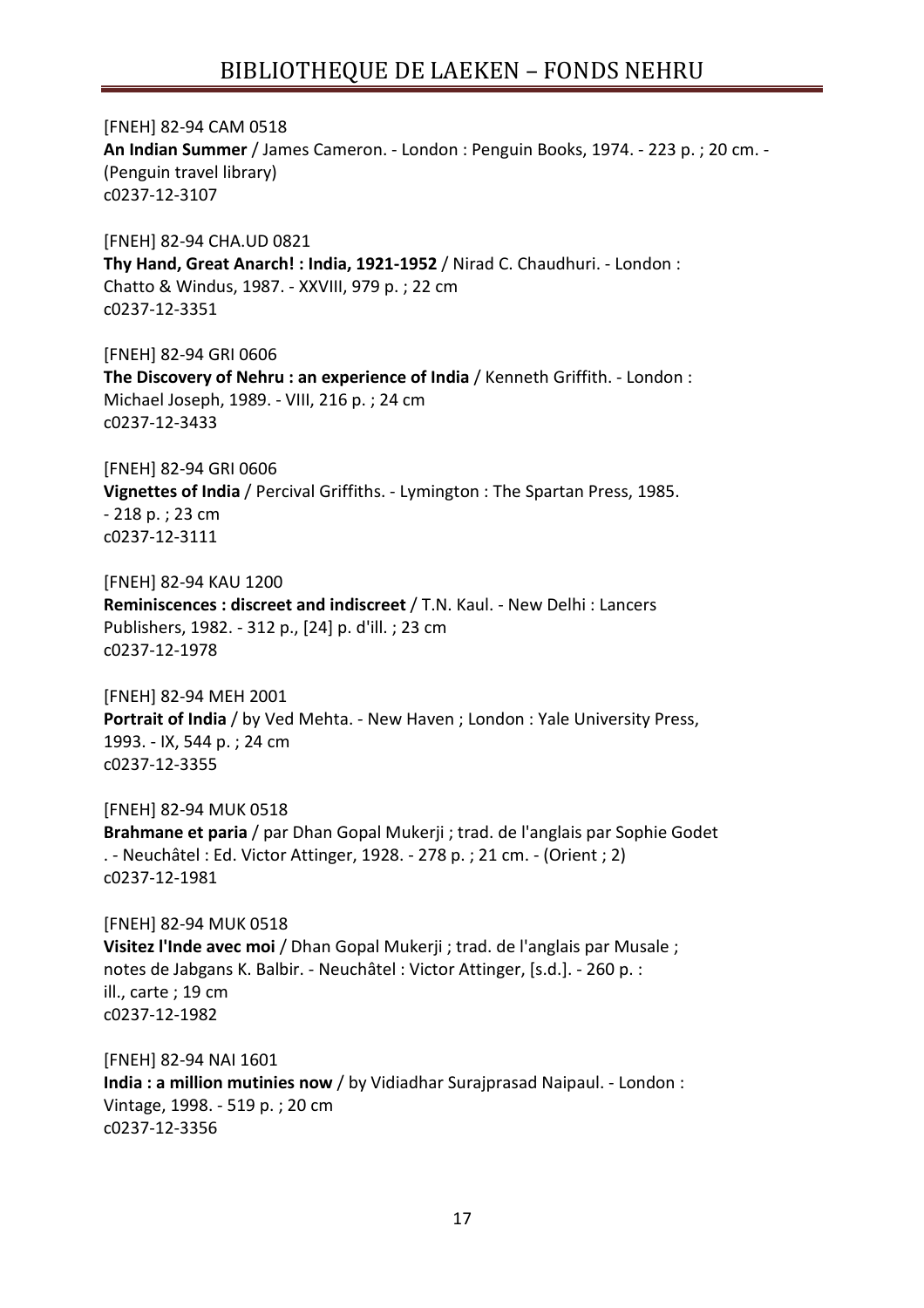[FNEH] 82-94 NEH 1821 **Ma vie et mes prisons** / Pandit Nehru ; traduit de l'anglais par Georges Belmont. - Paris : Denoël, 1952. - 404 p. ; 21 cm c0237-12-3645

[FNEH] 82-94 SHE 2020 **A Hindu Boyhood** / by Sharat Shetty ; illustrated by Mehlli Gobhai. - New York : M. Evans and Company, 1970. - 59 p. : ill., carte ; 24 cm. - (Two-Worlds Books) c0237-12-3591

[FNEH] 82-94 SHR 0904 **My India, my America** / Krishnalal Shridharani ; with an introduction by Louis Bromfield. - New York : Duell, Sloan and Peace, 1941. - XIX, 647 p. ; 24 cm c0237-12-3610

[FNEH] 82-94 ZIN

**French Memsahib** / Taya Zinkin. - Stoke Abbott : Thomas Harmsworth Publishing, 1989. - 204 p. : carte ; 22 cm c0237-12-4178

[FNEH] 84-2 CIX 1521

**L'Indiade ou L'Inde de leurs rêves et quelques écrits sur le théâtre** / Hélène Cixous. - Paris : Théâtre du Soleil, 1987. - 278 p. ; 19 cm c0237-12-3354

[FNEH] 84-94 BEG 2109 **Les Indes l'Inde** / Albert Béguin. - Neuchâtel : La Baconnière, 1953. - 163 p. : ill., carte ; 19 cm c0237-12-1980

[FNEH] 84-94 DAV 0904 **L'Inde où j'ai vécu : avant et après l'indépendance** / Alexandra David-Neel. - Paris : Presses Pocket, 1985. - 407 p. ; 18 cm. - (Presses Pocket ; 2390) c0237-12-1976

[FNEH] 84-94 ROL 1201 **Inde : Journal (1915-1943)** / par Romain Rolland. - Nouvelle édition augmentée de textes inédits. - Paris : Albin Michel, 1960. - 622 p. ; 21 cm c0237-12-1701

[FNEH] 859-94 ELI 0104 **L'Inde** / Mircea Eliade ; traduit du roumain par Alain Paruit. - Paris : L'Herne, 1989. - 245 p. ; 21 cm. - (Méandres) c0237-12-1977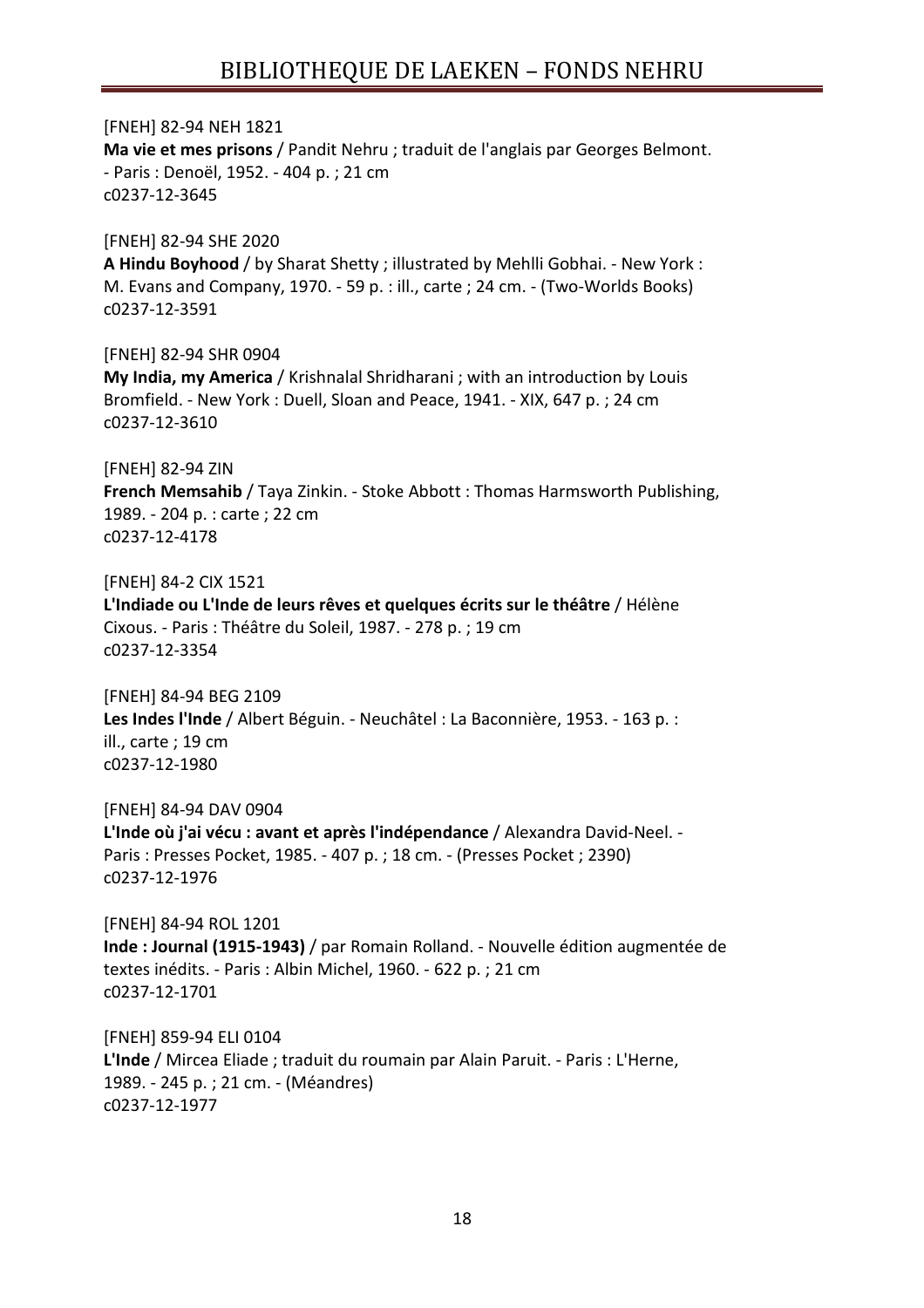# **GEOGRAPHIE**

[FNEH] 908 (54) CAM **The Cambridge Encyclopedia of India, Pakistan, Bangladesh, Sri Lanka, Nepal, Bhutan and the Maldives** / editor Francis Robinson ; assistant editor Sarah Ansari ; advisory editors Paul R. Brass... [et al.]. - Cambridge : Cambridge University Press, 1989. - 520 p. : ill., cartes ; 26 cm c0237-12-3770 [FNEH] 908 (54) JOH **Atlas de l'Inde : Inde, Pakistan, Népal, Bhoutan, Bangladesh et Sri** Lanka / par Gordon Johnson ; traduit par Bernard Cucchi. - Paris : éditions du Fanal, 2012. - 240 p. : ill., cartes ; 31 cm c0237-12-3439 [FNEH] 908 (540) AUB **Inde** / Jeanine Auboyer ; photographies Jean-Louis Nou. - Paris : Nathan, 1986. - 191 p. : ill., carte ; 30 cm. - (Beaux livres) c0237-12-3775 [FNEH] 908 (540) BRA **Les Indes** / Emmanuel Braquet ; photographies Fernand Brunel. - Avignon : A. Barthélémy, 1989. - 147 p. : ill., cartes ; 25x27 cm. - (Espaces) c0237-12-3616 [FNEH] 908 (540) BRO **L'Inde** / par Joe David Brown et les rédacteurs des éditions Time-Life ; trad. de l'américain par Gustave Kars. - Amsterdam : Time-Life, 1967. - 156 p. : ill., cartes ; 28 cm. - (Life autour du monde) c0237-12-1974 [FNEH] 908 (540) GEN **L'Inde** / David Gentleman. - Paris : Gallimard, 1994. - 192 p. : ill. ; 30 cm c0237-12-3704 [FNEH] 908 (540) HEL **L'Inde jolie!** / John Helen. - Kottayam : The Good Sheperd Press, 1938. - VII, 222 p., [16] p. d'ill. ; 19 cm c0237-12-1353 [FNEH] 908 (540) IND **India** / by the Editors of Time-Life Books. - Amsterdam : Time-Life Books, 1986. - 160p. : ill., cartes ; 28 cm. - (Library of Nations) c0237-12-3612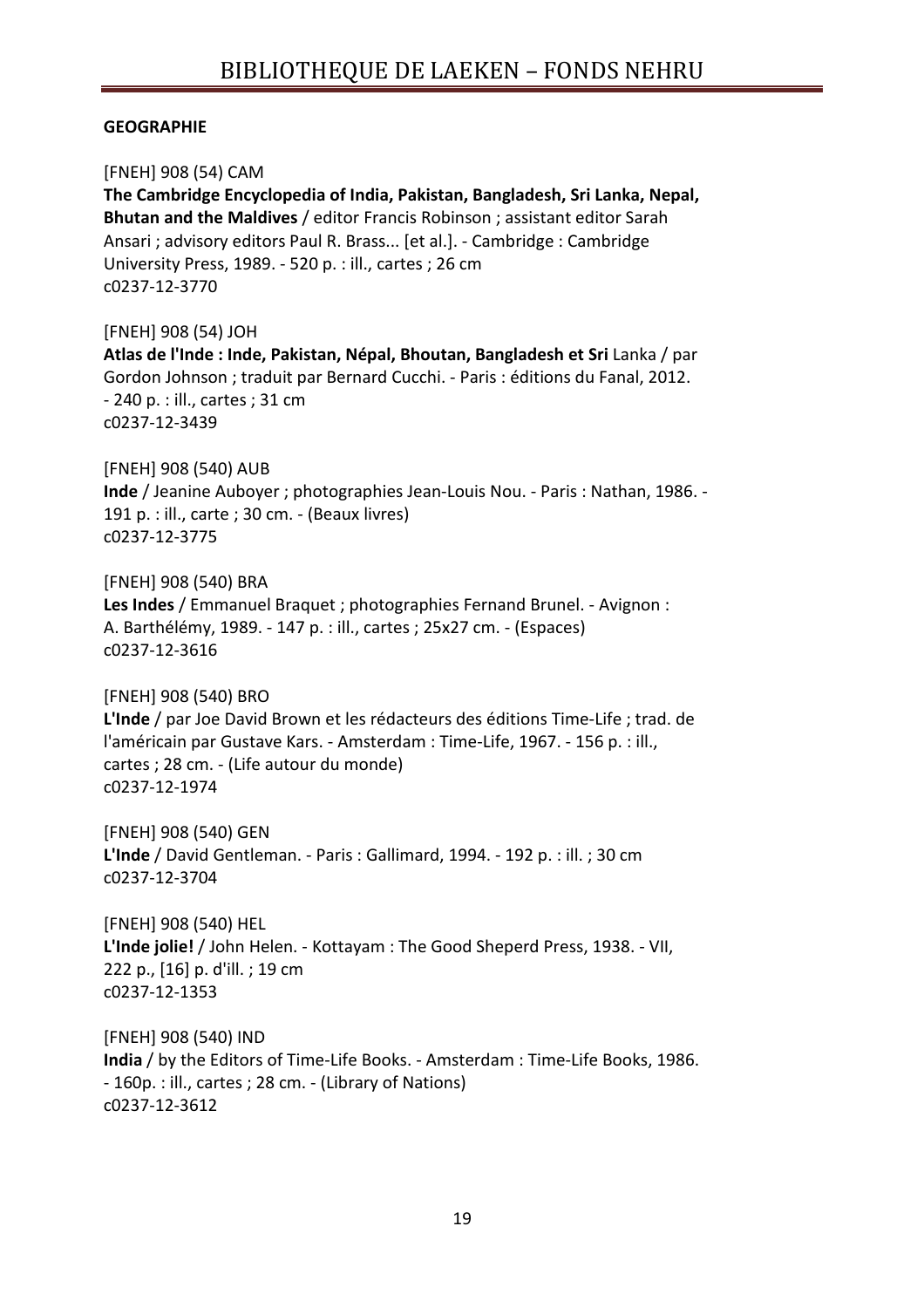[FNEH] 908 (540) KEA **Into India** / John Keay. - London : John Murray, 1985. - XIV, 202 p. : ill. cartes ; 22 cm c0237-12-1323

[FNEH] 908 (540) KHA **The Ganga : from snows to sea** / Swarn Khandpur ; illustrations Narayan A. Padmashali. - Bombay : Ratnabharati, 1971. - 76 p. : ill. ; 25 cm. - (Rivers of India Series) c0237-12-3607

[FNEH] 908 (540) KHO **Himalayan Circuit : the story of a journey in the Inner Himalayas** / by G.D. Khosla ; with a foreword by Jawaharlal Nehru. - Delhi : Oxford University Press, 1989. - X, 233 p. : carte ; 22 cm c0237-12-3110

[FNEH] 908 (540) MOO **Calcutta** / Geoffrey Moorhouse. - London : Penguin Books, 1983. - 393 p., [8] p. d'ill. : plan ; 20 cm. - (Penguin travel library) c0237-12-1324

[FNEH] 908 (540) PIE **Le roman du Gange** / par Bernard Pierre. - Paris : Plon, 1991. - 282 p.-XXXII p. d'ill. : ill. ; 24 cm c0237-12-1694

[FNEH] 908 (540) RAJ **Rajasthan** / sous la direction de Pierre Marchand ; Giorgio Manganelli, James Tod, Louis Rousselet... [et al.] ; préface de Guy Deleury. - Paris : Guides Gallimard, 1997. - 176 p. : ill. ; 23 cm. - (Sur les routes du mondes : écrivains voyageurs) c0237-12-4460

[FNEH] 908 (540) REN **L'Inde** / Michel Renouard ; photographies de l'auteur. - Paris : Editions Jean - Paul Gisserot, 1994. - 139 p. : ill. ; 39 cm c0237-12-3366

[FNEH] 908 (540) SIE **Voyage aux Indes /** André Siegfried. - Paris : Librairie Armand Colin, 1951. - 160 p. : cartes ; 19 cm c0237-12-1698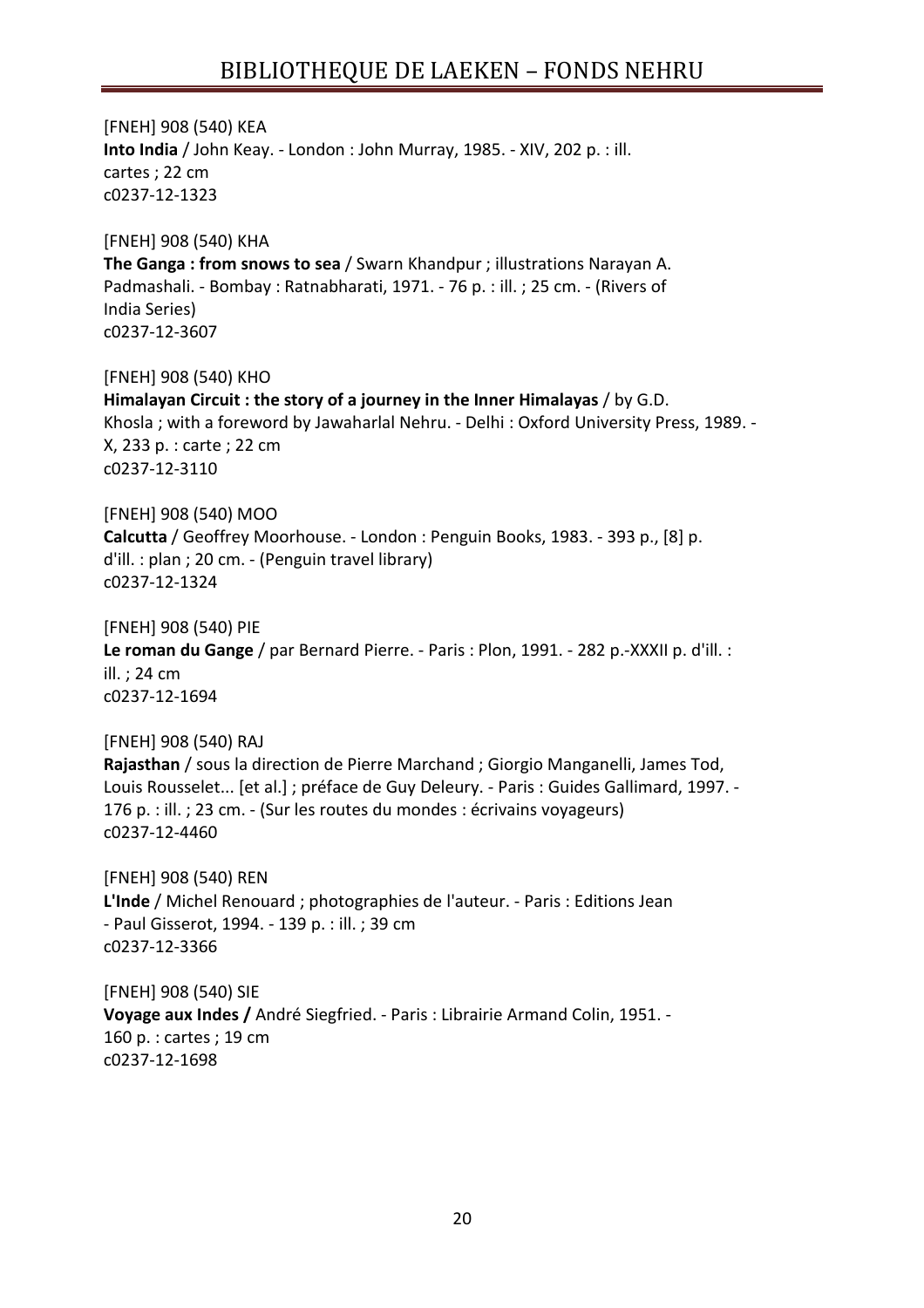[FNEH] 908 (540) SIN **Cachemire : jardin de l'Himalaya** / par Raghubir Singh ; préf. de Jawaharlal Nehru ; trad. par Anne de Henning. - Paris : Chêne, 1987. - 32 p., [78] p. d'ill. : carte ; 22 cm c0237-12-3615

[FNEH] 908 (540) WRI **Hill Stations of India** / Gillian Wright ; photography by Sarah Lock. - Hong Kong: Odyssey, 1991. - 293 p. : ill., cartes ; 21 cm c0237-12-4170

[FNEH] 908 (540) ZUI **Pondichéry, Chandernagor, Karikal, Mahé, Yanaon : les anciens Comptoirs français de l'Inde** / photographies de Guillaume Zuili ; textes et documents réunis par Jérôme Boye ; avec la participation de Guy Deleury... [et al.]. - Paris : éditons C & D, 1992. - 123 p. : ill. ; 17x21 cm c0237-12-3117

[FNEH] 910.4 NEW **Slowly Down the Ganges** / Eric Newby. - London : Pan Books, 1983. - 298 p., [8] p. d'ill. : cartes ; 20 cm. - (Picador) c0237-12-1349

# **BIOGRAPHIES**

[FNEH] 92 BOS **The Lost Hero : a biography of Subhas Bose** / Mihir Bose. - London : Quartet Books, 1982. - XVII, 318 p., [8] p. d'ill. ; 23 cm c0237-12-3095

[FNEH] 92 GAN **Dear to Behold : an intimate portrait of Indira Gandhi** / by Krishna Nehru Hutheesing ; foreword by Raja Hutheesing. - Bombay : IBH Publishing Company, 1969. - 221 p., [6] p. d'ill. ; 22 cm c0237-12-1357

[FNEH] 92 GAN **Gandhi athlète de la liberté** / Catherine Clément. - Paris : Gallimard, 1989. - 176 p. : ill., cartes ; 18 cm. - (Découvertes Gallimard. Histoire ; 50) c0237-12-4166

[FNEH] 92 GAN

**Gandhi, sa vie, ses idées, son action politique en Afrique du Sud et en Inde** / par B.R. Nanda ; adaptation française de Paul Duchesne. - Verviers : Marabout : Gérard, 1968. - 382 p. : ill., cartes ; 18 cm. - (Marabout Université ; 164) c0237-12-4173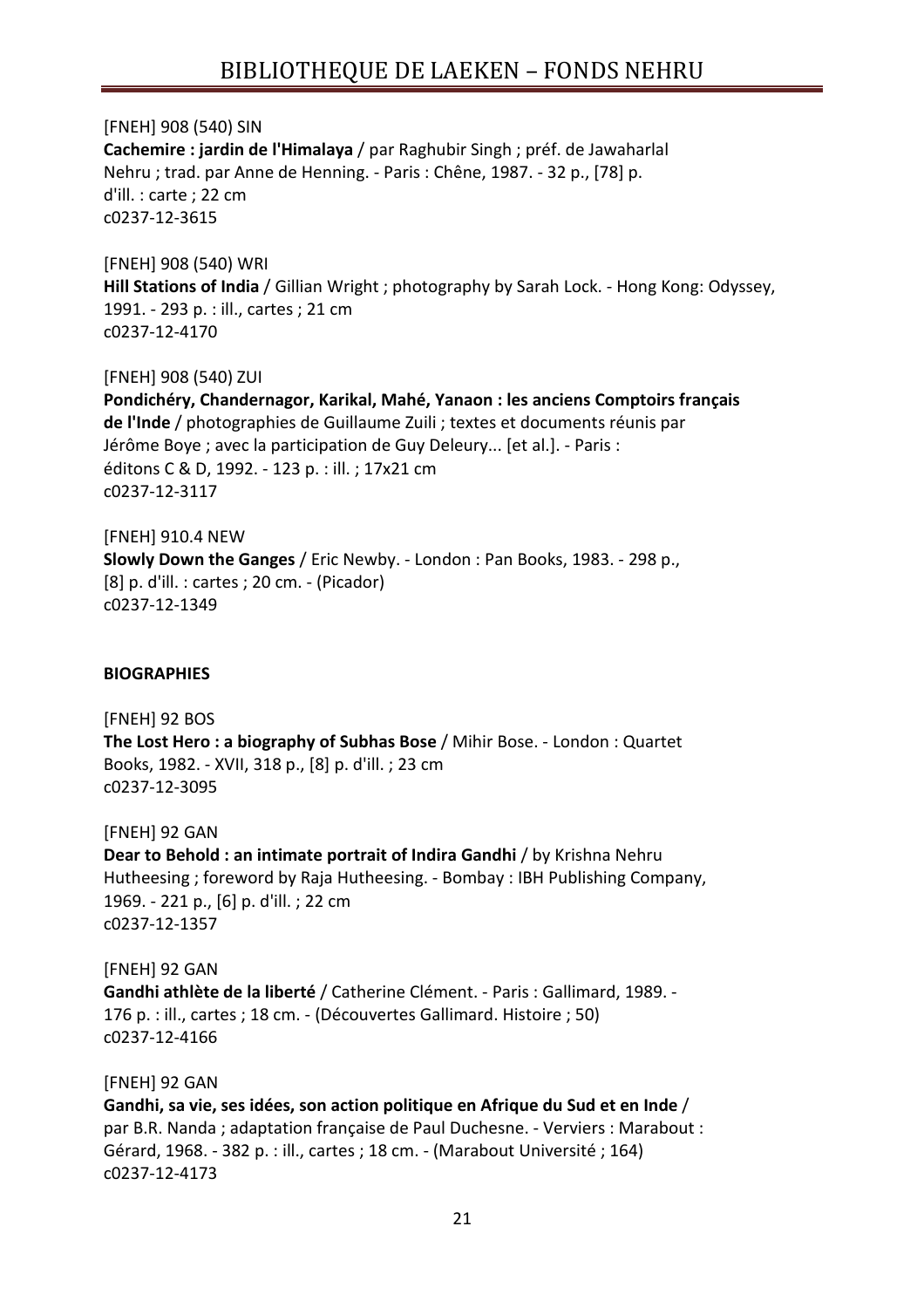[FNEH] 92 GAN

**Indira Gandhi ou la Démocratie dynastique** / par Emmanuelle Ortoli. - Paris : Flammarion, 1985. - 271 p., [16] p. d'ill. : carte ; 22 cm. - (Les grandes figures politiques ) c0237-12-1356

[FNEH] 92 GAN **Indira Gandhi** / par Anne Cublier. - Caluire : Editions Gonthier, 1967. - 210 p., [8] p. d'ill. ; 22 cm. - (Grand format femme ) c0237-12-1360

[FNEH] 92 GAN **Indira Gandhi : a personal and political biography** / Inder Malhotra. - London : Hodder & Stoughton, 1989. - 363 p., [16] p. d'ill. ; 24 cm c0237-12-3434

[FNEH] 92 GAN

**Memoirs : window on Gandhi and Nehru** / by Shriman Narayan. - Bombay : Popular Prakashan, 1971. - X, 339 p. : ill. ; 22 cm c0237-12-1689

[FNEH] 92 KAR

**Heir Apparent** / Karan Singh. - Delhi : Oxford University Press, 1983. - 171 p., [20] p. d'ill. ; 23 cm c0237-12-3101

[FNEH] 92 KAR **Sadar-I-Riyasat : 1953-1967** / Karan Singh. - Delhi : Oxford University Press, 1985. - 168 p., [16] p. d'ill. ; 23 cm c0237-12-3100

[FNEH] 92 MOU **Edwina Mountbatten : a life of her own** / Janet Morgan. - London : HarperCollins, 1991. - X, 509 p. : ill. ; 24 cm c0237-12-4455

[FNEH] 92 MOU **Edwina : Countess Mountbatten of Burma** / Richard Hough. - London : Sphere Books, 1986. - XIV, 241 p., [32] p. d'ill. ; 20 cm c0237-12-1359

[FNEH] 92 MOU **Mountbatten : the official biography** / Philip Ziegler. - London : Fontana/Collins, 1985. - 786 p., [32] p. d'ill. : cartes ; 20 cm c0237-12-1340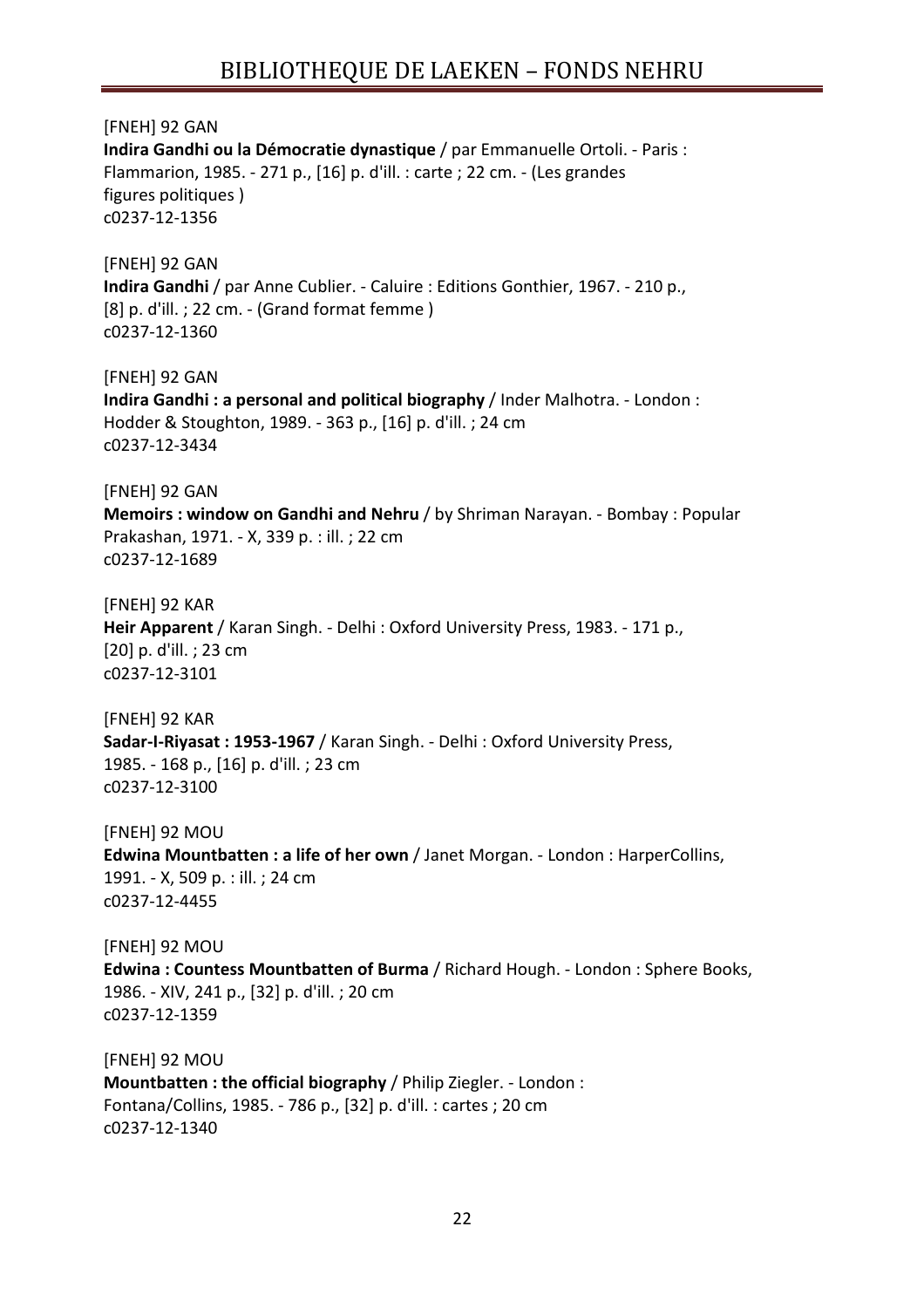**"Don't spare me, Shankar" : Jawaharlal Nehru** / Shankar ; foreword by Indira Gandhi. - New Delhi : Children's Book Trust, 1983. - 399 p. : ill. ; 23x27 cm c0237-12-4458

# [FNEH] 92 NEH

**A Study of Nehru** / Edited by Rafiq Zakaria ; foreword by Rajendra Prasad ; préface to the Centenary Edition by Pritish Nandy. - Calcutta : Rupa & Co, 1989. - XVI, 613 p. : ill. ; 22 cm c0237-12-1344

# [FNEH] 92 NEH

**An Autobiography** / Jawaharlal Nehru ; foreword by Indira Gandhi. - New Delhi : Jawaharlal Nehru Memorial Fund : Oxford University Press, 1987. - XVI, 623 p. ; 22 cm c0237-12-4456

# [FNEH] 92 NEH

**Chacha Nehru** / Mulk Raj Anand ; drawings K.K. Hebbar. - New Delhi : Sterling Publishers, 1987. - 92 p. : ill. ; 24 cm c0237-12-3596

# [FNEH] 92 NEH

**Conversations avec Nehru** / par Tibor Mende ; trad. de l'anglais par René Guyonnet. - Paris : Editions du Seuil, 1956. - 204 p., [12] p. d'ill. ; 19 cm c0237-12-4175

# [FNEH] 92 NEH

**Forever Nehru** / Alaka Shankar. - New Delhi : Children's Book Trust, 1989. - 144 p. : ill. ; 24 cm c0237-12-3601

#### [FNEH] 92 NEH

**Four Diamonds of Anand Bhavan : Motilal Nehru, Jawaharlal Nehru, Indira Gandhi and Rajiv Gandhi** : a perceptive analysis of Indian political experience from 1929 to 1987 / by Dr. Niranjan M. Khilnani. - New Delhi : Raaj Prakashan, 1987. - XV, 312 p., [4] p. d'ill. ; 22 cm c0237-12-1687

# [FNEH] 92 NEH

**Jawahar Lal Nehru and his critics, 1923-1947** : a study with reference to the ideas of Nehru, Gandhi, Subhas Chandra Bose, M.N. Roy and the Communists / R.C. Pillai. - New Delhi : Gitanjali Publishing House, 1986. - VIII, 279 p. ; 23 cm c0237-12-3097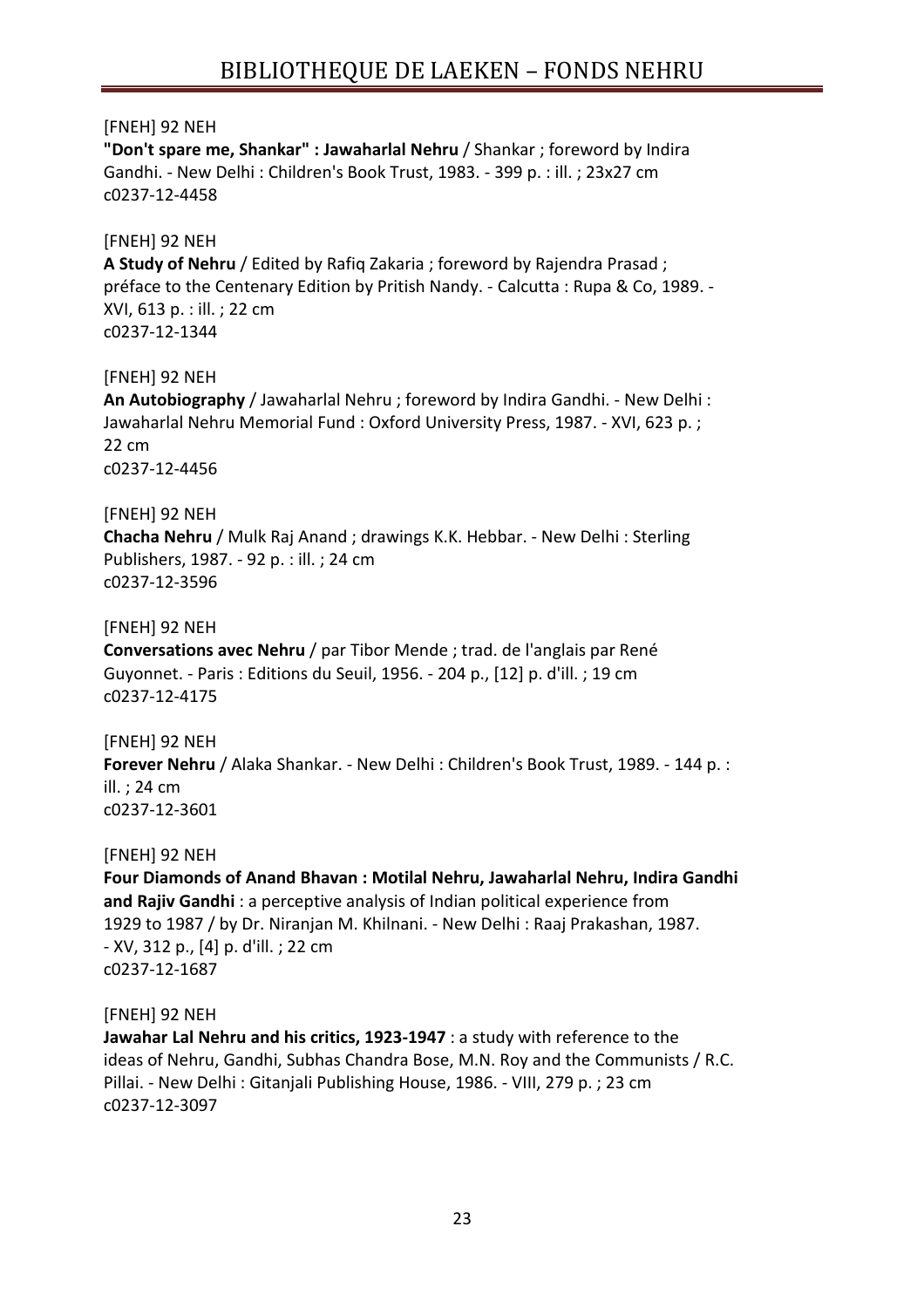**Jawaharlal Nehru and the Indian National Congress** / Alexander Chicherov. - New Delhi : Allied Publishers, 1985. - XVII, 117 p. ; 22 cm c0237-12-1346

[FNEH] 92 NEH **Jawaharlal Nehru as a leader** / Dr. Binay Kumar Sinha. - Delhi : Capital Publishing House, 1988. - V, 225 p. ; 23 cm c0237-12-1335

[FNEH] 92 NEH **Jawaharlal Nehru as a Man of Letters** / Chaman Nahal. - New Delhi : Allied Publishers Ltd, 1990. - 61 p. ; 22 cm c0237-12-1336

#### [FNEH] 92 NEH

**Jawaharlal Nehru Correspondence, 1903-47 : a catalogue** / Nehru Memorial Museum & Library ; preface by Ravinder Kumar. - New Delhi : Vikas Publishing House, 1991. - X, 770 p. ; 25 cm c0237-12-3703

[FNEH] 92 NEH

**Jawaharlal Nehru in Historical Perspective** / by Bipan Chandra ; Preface by A.J. Syed. - Bombay : Department of History, University of Bombay Publication, 1990. - 73 p. ; 21 cm c0237-12-1338

[FNEH] 92 NEH

**Jawaharlal Nehru, the Architect of Modern India** : a documentary account of Nehru's concept of planning & development / Edited by Ananda Gopal Mukherjee, Vinod Tagra ; foreword by Rajiv Gandhi. - New Delhi : ReliancePublishing House, 1989. - XIII, 370 p. : ill. ; 26 cm c0237-12-3435

[FNEH] 92 NEH

**Jawaharlal Nehru : legacy and legend** / Edited by M.P. Dube ; foreword by M.D. Upadhyay. - Nainital : Kumaun University Publication, 1989. - 269 p. ; 23 cm c0237-12-1325

[FNEH] 92 NEH

**Jawaharlal Nehru : the man and the writer** / R.K. Thakur ; Foreword by M.Q. Towheed. - New Delhi : Bahri Publications, 1989. - 272 p. ; 22 cm. - (Series in English Language and Literature ; 16) c0237-12-1331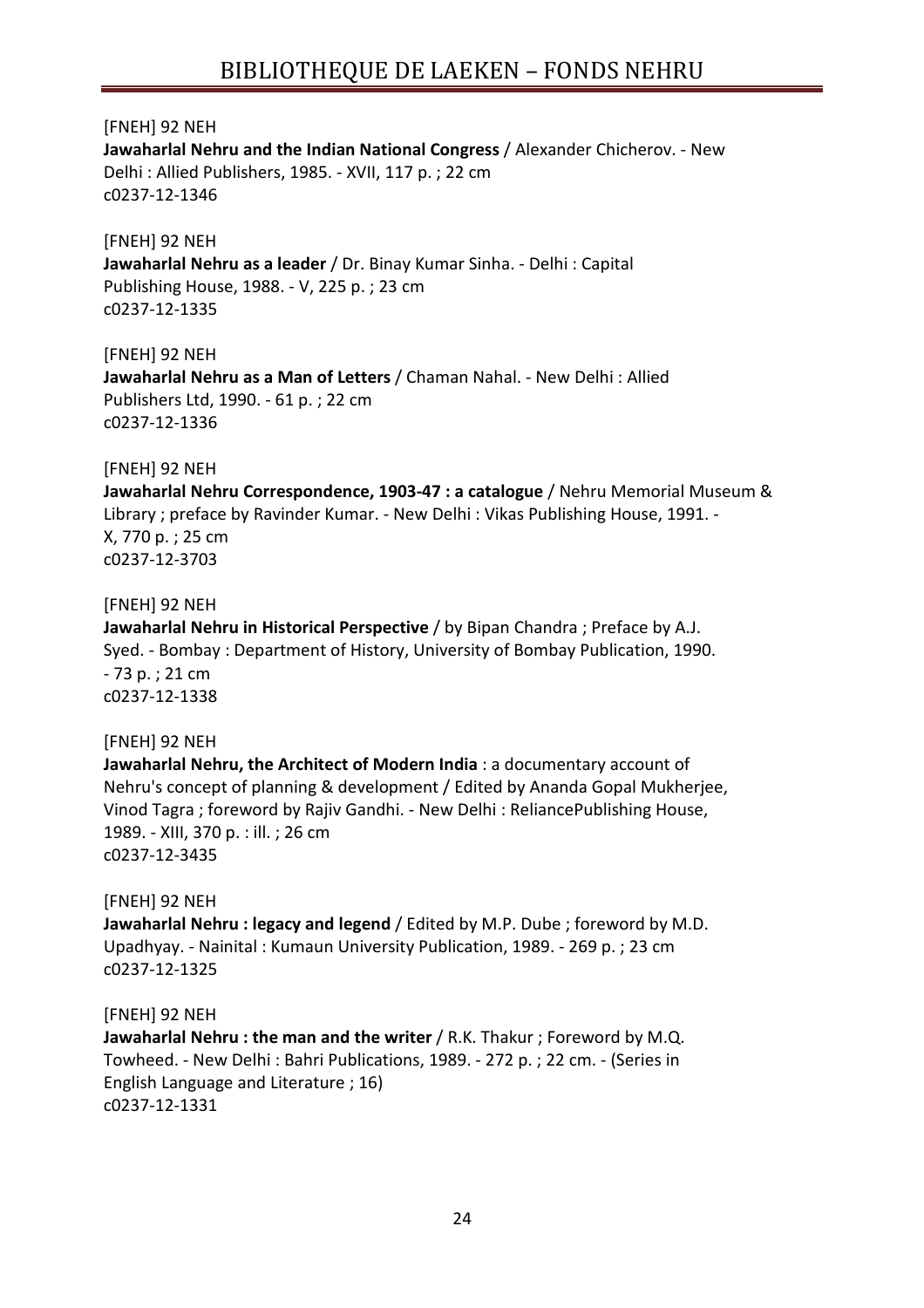**Jawaharlal Nehru : the struggle for independence** / the Right Honourable Lord Butler. - London : Cambridge University Press, 1966. - 27 p. ; 19 cm. - (Jawaharlal Nehru Memorial Lectures ; 1) c0237-12-1345

# [FNEH] 92 NEH **Jawaharlal Nehru** / A. Gorev, V. Zimyamin ; translated from the Russian by Peter Greenwood. - Moscow : Progress Publishers, 1982. - 340 p., [32] p. d'ill. ; 21 cm c0237-12-1347

[FNEH] 92 NEH **Jawaharlal Nehru : Puer Aeternus** / Som P. Ranchan. - Delhi : Konark Publishers, 1991. - 103 p. ; 23 cm c0237-12-3096

# [FNEH] 92 NEH

**Jawaharlal Nehru** / Lila Finck and John P. Haeys ; foreword by Arthur M. Schlesinger, jr. - New York : Chelsea House Publishers, 1987. - 112 p. : ill. ; 24 cm. - (World Leaders Past & Present) c0237-12-3593

[FNEH] 92 NEH

**Jawaharlal Nehru : homage**. - Delhi : Publications Division, Ministry of Information and Broadcasting, 1964. - 131 p. : ill. ; 24 cm c0237-12-3594

[FNEH] 92 NEH

**Jawaharlal Nehru** / Tara Ali Baig. - New Delhi : National Book Trust, 1989. - N.p. : ill. ; 24 cm c0237-12-3597

[FNEH] 92 NEH **Jawaharlal Nehru** / Stephen Ashton. - Delhi : Oxford University Press, 1990. - IX, 58 p. : ill. ; 25 cm c0237-12-3608

# [FNEH] 92 NEH **Jawaharlal Nehru : a bibliography** / Nehru Memorial Museum & Library ; preface by Ravinder Kumar. - New Delhi : Vikas Publishing House, 1989. - XXXI, 1067 p. ; 24 cm c0237-12-3771

[FNEH] 92 NEH **Jawaharlal Nehru : a biography** / Frank Moraes. - Bombay : Jaico Publishing House, 1978. - IX, 514 p. ; 18 cm c0237-12-4168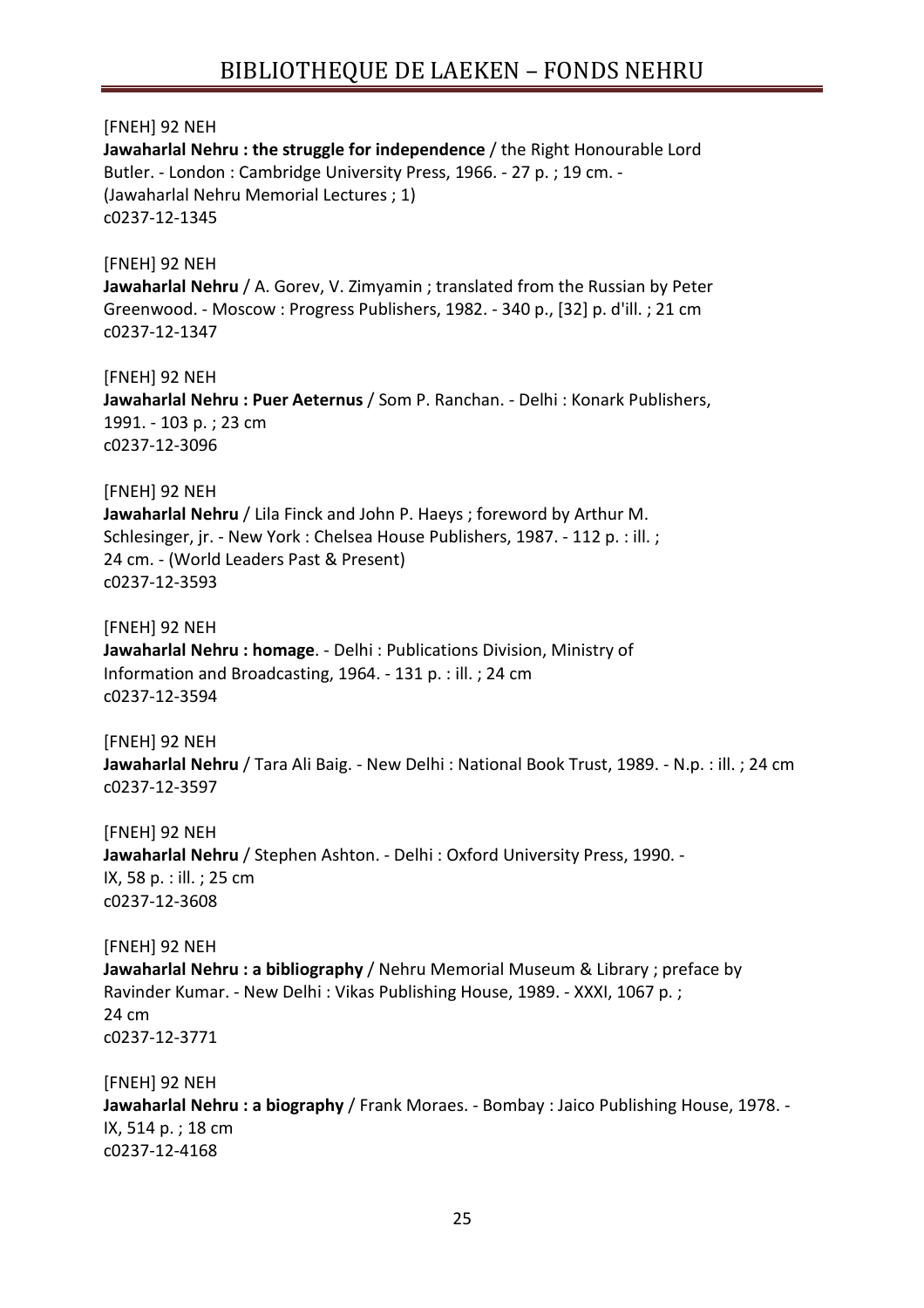[FNEH] 92 NEH **Jawaharlal Nehru : a biography** / Sarvepalli Gopal. - Delhi : Oxford University Press ; London : Jonathan Cape, 1975-1989. - 3 vol. (398, 346, 336 p.) : ill., cartes ; 24 cm c0237-12-4262 c0237-12-4263 c0237-12-4264 [FNEH] 92 NEH **Jawaharlal Nehru** / research, selection and editing H.Y. Sharada Prasad, T. Kasi Nath, M.V. Rajan ; foreword by Indira Gandhi. - New Delhi : Jawaharlal Nehru Memorial Fund, 1983. - 405 p. : ill. ; 29 cm c0237-12-4454 [FNEH] 92 NEH **Jawaharlal Nehru : Rebel and statesman** / B.R. Nanda. - Delhi : Oxford University Press, 1995. - X, 312 p. : ill. ; 23 cm c0237-12-4466 [FNEH] 92 NEH **My years with Nehru : 1948-1964** / B.N. Mullik. - Bombay : Allied Publishers, 1972. - 475 p. ; 23 cm c0237-12-1692 [FNEH] 92 NEH **Nehru and Krishna Menon** / V.R. Krishna Iyer. - Delhi : Konark Publishers, 1993. - XVI, 111 p., [8] p. d'ill. ; 23 cm c0237-12-1332 [FNEH] 92 NEH **Nehru and the Freedom movement** / V.T. Patil. - New Delhi : Sterling Publishers, 1977. - XIV, 335 p. ; 22 cm c0237-12-1352

[FNEH] 92 NEH **Nehru and the Twentieth Century** / edited by Milton Israel. - Toronto : University of Toronto, 1991. - 265 p. ; 22 cm. - (South Asian Studies Papers ; 4) c0237-12-3106

[FNEH] 92 NEH **Nehru Family and the Sikhs** / Prof. Harbans Singh ; introduction by Ravinder Kumar. - Delhi : B.R. Publishing Corporation, 1984. - XIX, 139 p., [9] p. d'ill . ; 22 cm c0237-12-1337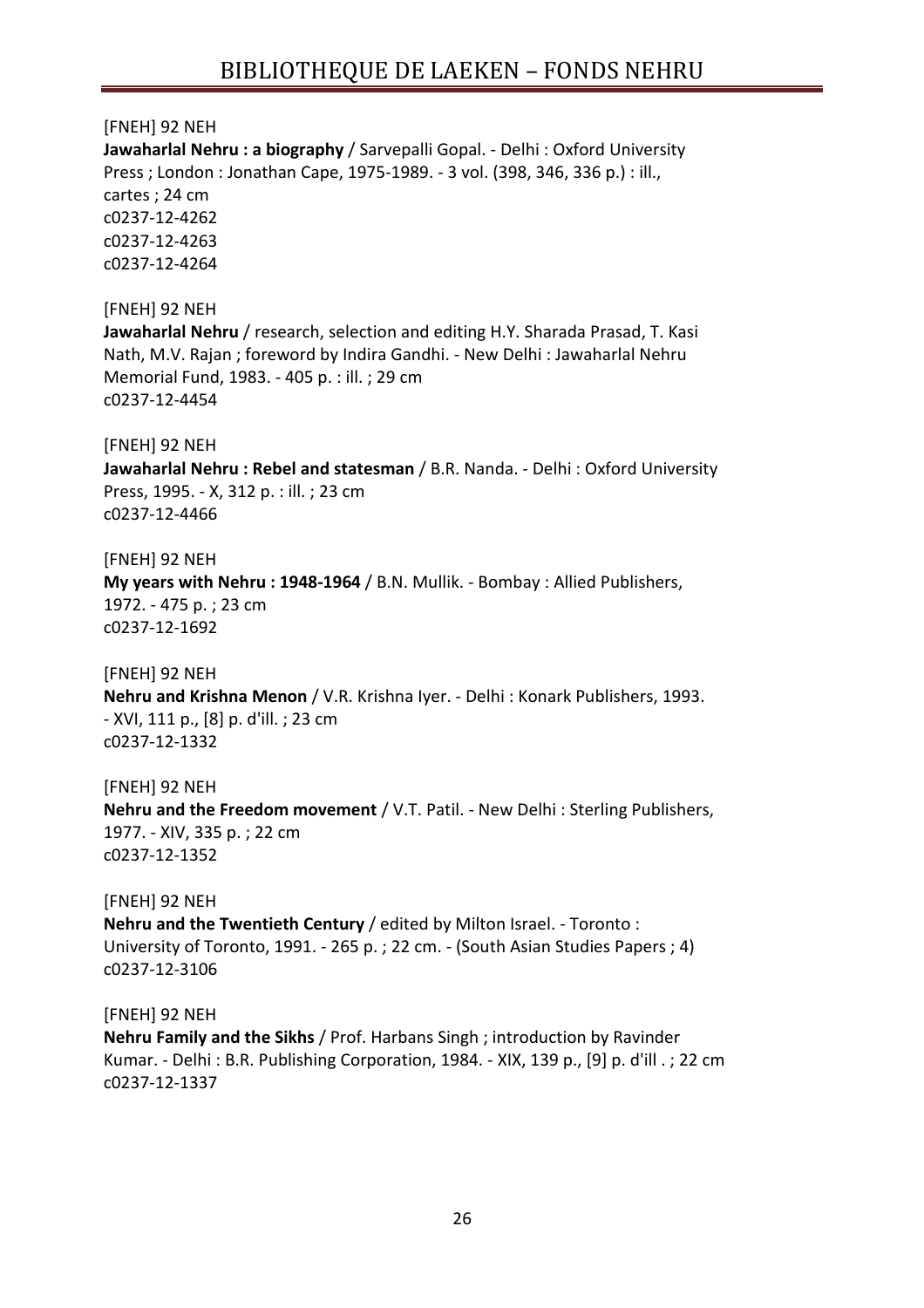# [FNEH] 92 NEH **Nehru of India** / Cornelia Spencer. - New York : The John Day Company, 1948. - V, 184 p., [8] p. d'ill. : carte ; 20 cm c0237-12-4816 [FNEH] 92 NEH **Nehru's Concept of Freedom** / Saroj Prasad. - Allahabad : Chugh Publications, 1989. - XI, 249 p. ; 22 cm c0237-12-1361 [FNEH] 92 NEH

**Nehru : the years of power** / Geoffrey Tyson. - London : Pall Mall Press, 1966. - IX, 206 p. ; 22 cm c0237-12-1328

#### [FNEH] 92 NEH

**Nehru : the lotus eater from Kashmir** / by D.F. Karaka. - London : Derek Verschoyle, 1953. - 114 p. ; 22 cm c0237-12-1330

#### [FNEH] 92 NEH

**Nehru : 100 years. Published on the occasion of birth centenary of Jawaharlal Nehru** / Shashi Ahluwalia. - Delhi : Manas Publications, 1988. - VI, 464 p. ; 22 cm c0237-12-1333

# [FNEH] 92 NEH

**Nehru : a contemporary's estimate** / by Walter Crocker ; with a foreword by Arnold Toynbee. - London : George Allen & Unwin Ltd, 1966. - 186 p. ; 22 cm c0237-12-1358

#### [FNEH] 92 NEH

**Nehru : the Rising Star of India** / by Anup Singh ; introduction by Lin Yutang. - London : George Allen & Unwin, 1940. - XVI, 168 p. ; 19 cm c0237-12-4167

[FNEH] 92 NEH **Nehru** / B.N. Pandey. - London : Macmillan, 1976. - 499 p. : ill., cartes ; 22 cm c0237-12-4462

# [FNEH] 92 NEH **Nehru : the making of India** / M. J. Akbar. - London : Viking, 1988. - XII, 609 p . ; 24 cm c0237-12-4463

[FNEH] 92 NEH **Nehru : a political biography** / Michael Brecher. - London : Oxford University Press, 1959. - XVI, 682 p. : ill., cartes ; 23 cm c0237-12-4467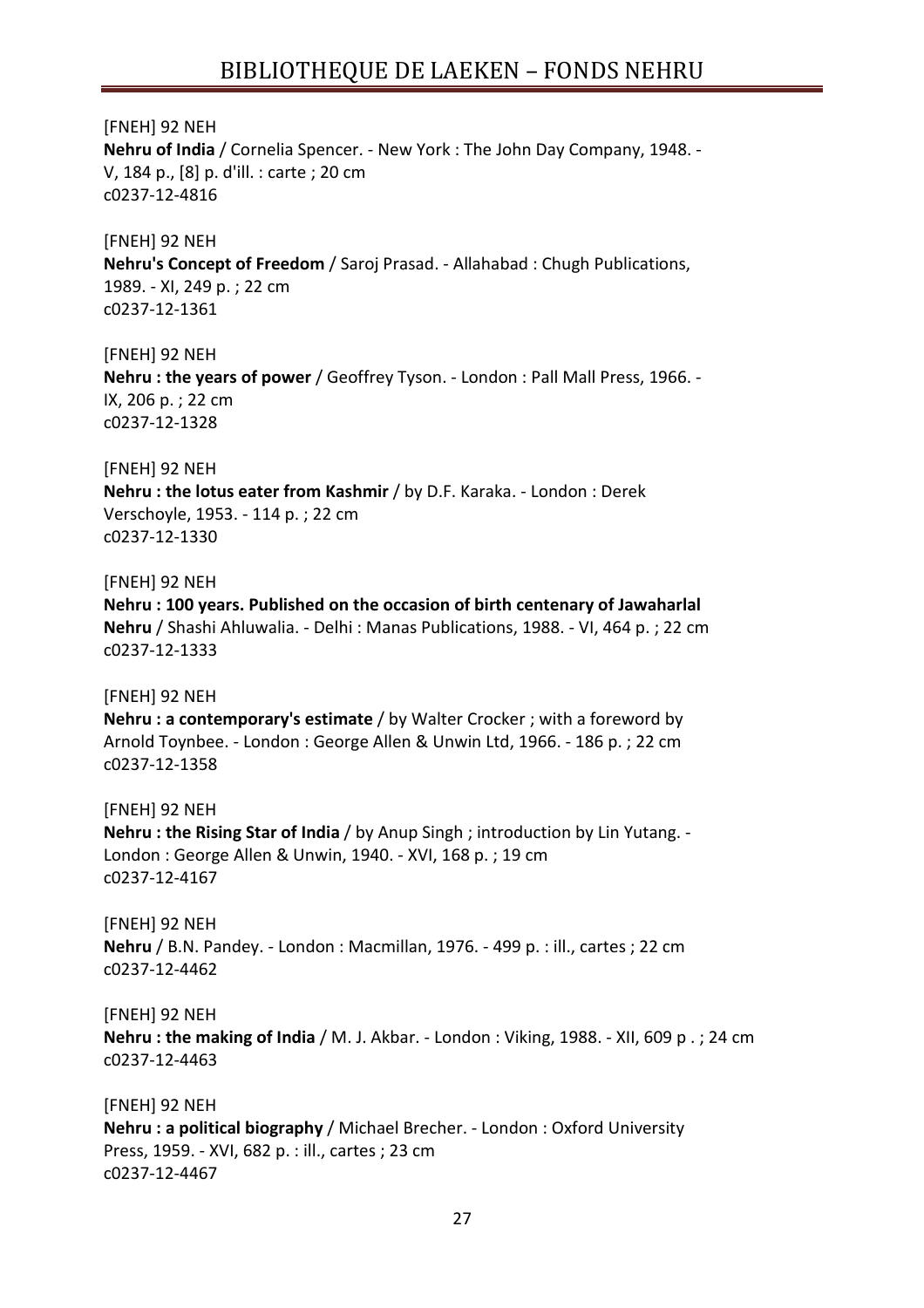**Nehru : a political biography** / Michael Edwardes. - London : Allen Lane, The Penguin Press, 1971. - 351 p. ; 23 cm c0237-12-4818

[FNEH] 92 NEH **Panditji : a portrait of Jawaharlal Nehru** / Marie Seton. - London : Dennis Dobson, 1967. - 515 p. : ill. ; 23 cm c0237-12-4819

[FNEH] 92 NEH **Paradoxical Nehrus and Indian History** / Som Nath Madan. - New Delhi : Anmol Publications, 1988. - VIII, 444 p. ; 23 cm c0237-12-1366

#### [FNEH] 92 NEH

**Private face of a public person : a study of Jawaharlal Nehru** / Aruna Asaf Ali ; in association with G.N.S. Raghavan ; foreword by R. Venkataraman ; under the auspices of Nehru Memorial Museum & Library. - New Delhi : Radiant Publishers, 1989. - XVI, 121 p. : frontispice ; 22 cm c0237-12-1334

[FNEH] 92 NEH **Studies on Nehru** / Edited by V.T. Patil. - London : Oriental University Press, 1987. - VI, 412 p. ; 22 cm c0237-12-3093

[FNEH] 92 NEH **Texte intégral des allocutions** prononcées à la séance académique organisée par l'Association belgo-indienne en hommage à Jawaharlal Nehru, le regretté Premier Ministre de l'Inde, à l'occasion du 75ème anniversaire de sa naissance, le 14 novembre 1964 à Bruxelles. - Bruxelles : Service de l'Information de l'Ambassade de l'Inde, 1964. - 28 p. ; 24 cm c0237-12-3595

[FNEH] 92 NEH **The Gentle Colossus : a study of Jawaharlal Nehru** / Hiren Mukerjee. - Bombay : Jaico Publishing House, 1969. - VI, 239 p. : ill. ; 17 cm c0237-12-4174

[FNEH] 92 NEH **The Legacy of Nehru : a memorial tribute** / Edited by K. Natwar-Singh. - Delhi : Hind Pocket Books, 1976. - 127 p. ; 17 cm c0237-12-1354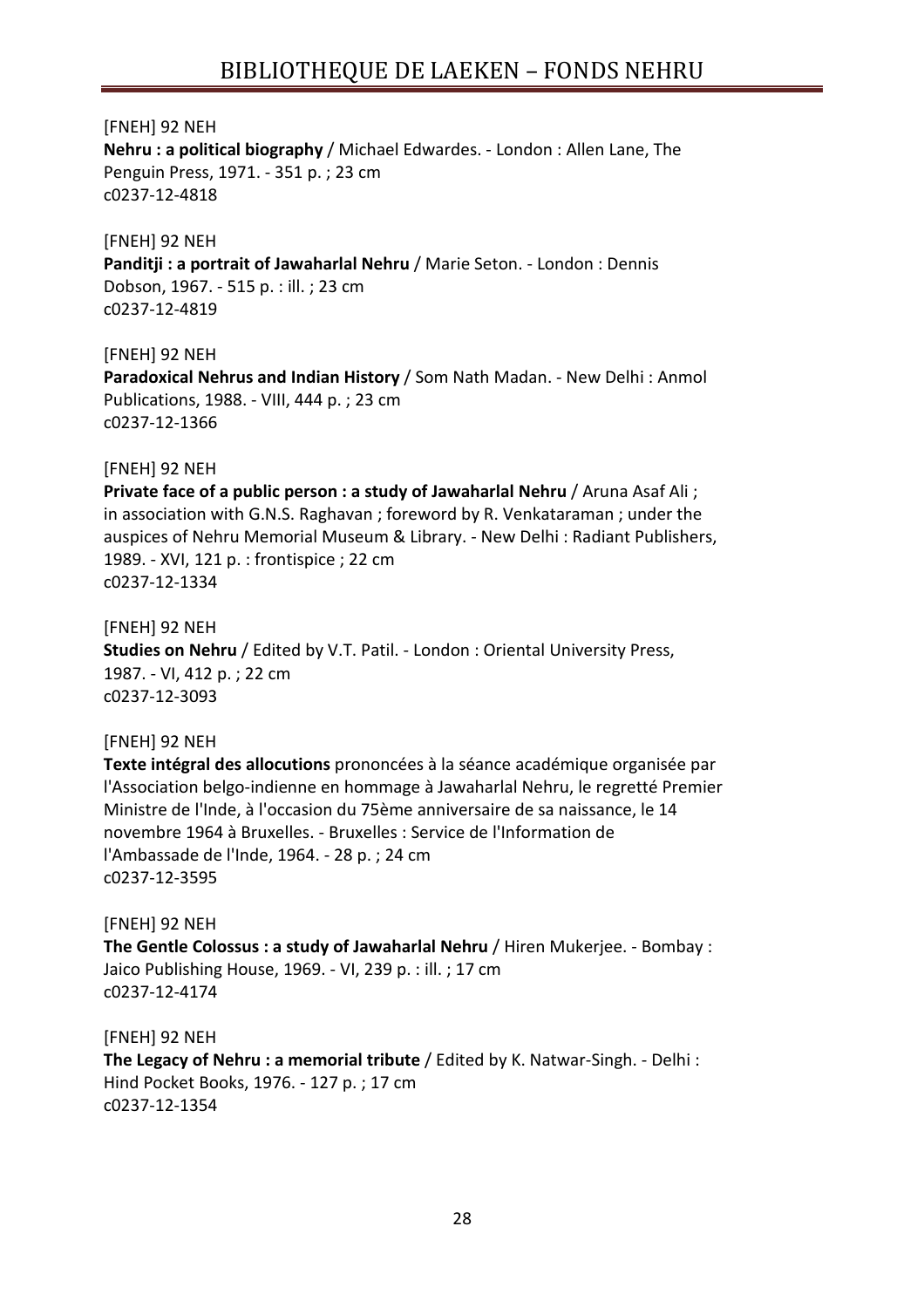**The Nehrus and the Gandhis : an Indian dynasty** / Tariq Ali ; introduction by Salman Rushdie. - London : Pan Books, 1985. - 299 p., [8] p. d'ill. ; 20 cm. - (Picador) c0237-12-4459

# [FNEH] 92 NEH

**The Nehrus : Motilal and Jawaharlal** / by B.R. Nanda. - Delhi : Oxford University Press, 1984. - 357 p. : ill. ; 22 cm c0237-12-4465

[FNEH] 92 NEH

**The Phenomenon of Nehru** / K.P. Karunakaran. - New Delhi : Gitanjali Prakashan, 1979. - VII, 219 p. ; 22 cm c0237-12-1693

# FNEH] 92 NEH

**The story of Jawaharlal Nehru** / S.D. Sawant, S.D. Badalkar ; foreword by V.V. Giri. - New Delhi : Publications Division, Ministry of Information and Broadcasting, 1971. - N.p. : ill. ; 27 cm c0237-12-3592

#### [FNEH] 92 NEH

**[Jawaharlal Nehru]**. - New Delhi : Ministère des Affaires extérieures, 1988. - 56p. : ill. ; 28 cm c0237-12-3598

#### [FNEH] 92 PAN

**Madame Ambassador : the life of Vijaya Lakshmi Pandit** / by Anne Guthrie. - Bombay : Jaico Publishing House, 1962. - 184 p., [12] p. d'ill. ; 16 cm c0237-12-1321

[FNEH] 92 RAD

**Radhakrishnan : a biography** / Sarvepalli Gopal. - Delhi : Oxford University Press, 1992. - IX, 408 p. : frontispice ; 22 cm c0237-12-1691

[FNEH] 92 WAV

**The Viceroy's Journal** / Wavell ; édited by Penderel Moon. - London : Oxford University Press, 1973. - XVI, 528 p. : ill. ; 24 cm c0237-12-3442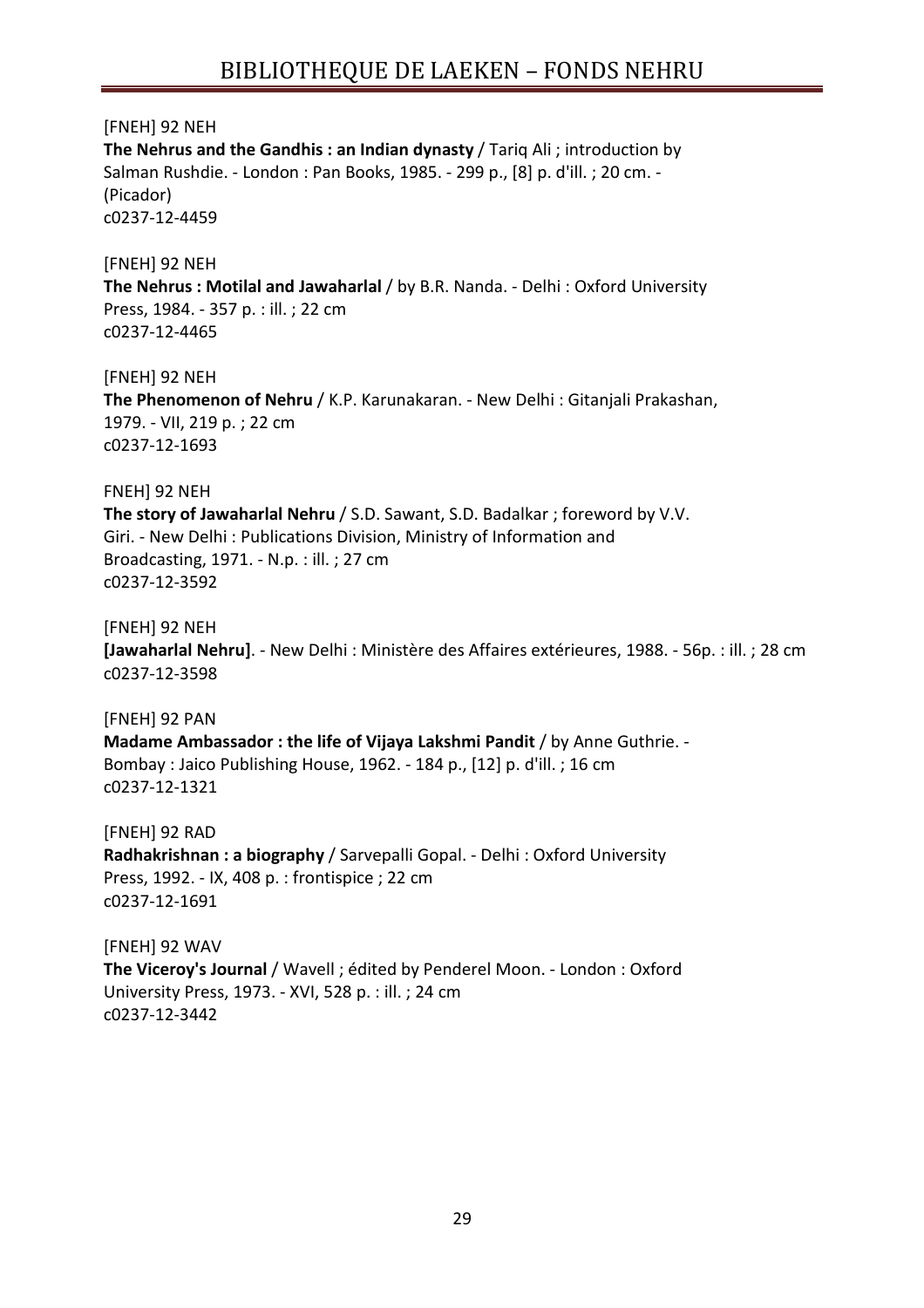#### **HISTOIRE**

#### [FNEH] 93/94 NEH

**Glimpses of World History** : being further letters to his daughter, written in prison, and containing a rambling account of history for young people / Jawaharlal Nehru ; with 50 maps by J.F. Horrabin ; foreword by Indira Gandhi. - New Delhi : Jawaharlal Nehru Memorial Fund : Oxford University Press, 1984. - XXII, 992 p. : cartes ; 22 cm c0237-12-4259

[FNEH] 940.3 CHA

**L'Effort de l'Inde et de l'Union Sud-Africaine** / par Joseph Chailley ; préface de Dessoye. - Paris ; Barcelone : Bloud & Gay, 1916. - 30 p. ; 21 cm. - (L'Hommage français) c0237-12-4817

# [FNEH] 940.3 LEC

**Les soldats indiens en Europe en 14-18** / Françoise Lecomte. - Bruxelles : Nehru Centre for India Studies, [s.d.]. - N.p. : ill. ; 21 cm c0237-12-7122

#### [FNEH] 954 AZA

**India Wins Freedom : the complete version** / Maulana Abul Kalam Azad ; preface to the 1959 edition Humayun Kabir. - Hyderabad : Orient Longman, 1989. - XIV, 283p. : ill. ; 23 cm c0237-12-1362

[FNEH] 954 BHA **Awakened India : a tryst with destiny** / Dr. Vivek Ranjan Bhattacharya. - New Delhi : Metropolitan Books, 1986. - XVI, 336 p. ; 22 cm c0237-12-1342

[FNEH] 954 DAS

**India : from Curzon to Nehru & after** / Durga Das ; with a foreword by the President of India Zakir Husain. - London : Collins, 1969. - 487 p., [8] p. d'ill. ; 24 cm c0237-12-3112

# [FNEH] 954 DAS

**Partition and Independence of India : inside story of the Mountbatten days** / Manmath Nath Das. - London : East-West Publications, 1982. - 344 p. ; cm c0237-12-3113

[FNEH] 954 GAR **A Classical Dictionary of India** / John Garrett. - New Delhi : Rupa & Co, 1994. - VII, 698 p. ; 24 cm c0237-12-3364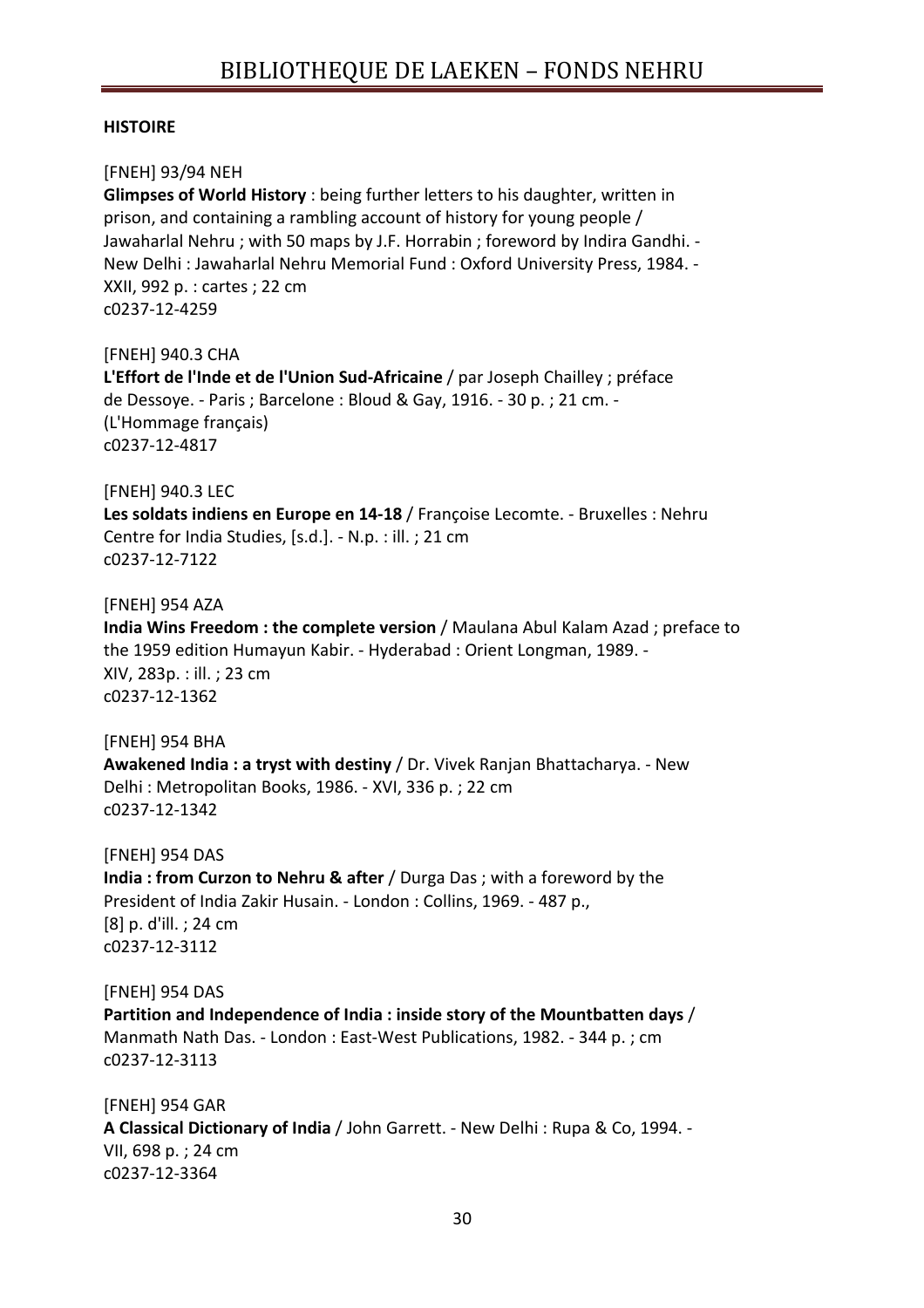# [FNEH] 954 HAM

**Disastrous Twilight : a personal record of the partition of India** / Major -General Shaid Hamid, private secretary to Field-Marshal Sir Claude Auchinleck, 1946-1947 ; with a foreword by Philip Ziegler. - London : Leo Cooper : Secker & Warburg, 1986. - XIX, 364 p., [16] p. d'ill. ; 24 cm c0237-12-3115

# [FNEH] 954 HEE

**India's Freedom Struggle, 1857-1947 : a short history** / Peter Heehs. - Delhi : Oxford University Press, 1988. - IX, 199 p. ; 23 cm c0237-12-3092

[FNEH] 954 HIS

**A History of India** / Romila Thapar, Percival Spear. - Harmondworth : Penguin Books, 1985. - 2 vol. (381, 298 p.) ; 18 cm. - (Pelican Books) c0237-12-1322 (Vol. 2)

# [FNEH] 954 HOD

**The Great Divide : Britain-India-Pakistan** : with an epilogue written in 1985 which sums up the events since partition / H.V. Hodson. - Karachi : Oxford University Press, 1989. - XII, 590 p., [5] p. d'ill : . ; 23 cm c0237-12-1363

# [FNEH] 954 IND

**India's Struggle for Independence : 1857-1947** / Bipan Chandra, Mridula Mukherjee, Aditya Mukherjee... [et al.]. - New Delhi : Penguin Books, 1989. - 600 p. ; 20 cm c0237-12-3105

[FNEH] 954 KAN **The Partition of India** / V.P. (Hemant) Kanitkar. - Hove : Wayland, 1987. - 78 p. : ill., carte ; 23 cm. - (Flashpoints) c0237-12-3116

[FNEH] 954 KUM

**Essays in the Social History of Modern India** / Ravinder Kumar. - Delhi : Oxford University Press, 1983. - VII, 306 p. ; 22 cm c0237-12-1339

# [FNEH] 954 LAN

**The Speaking Tree : a study of Indian culture and society** / Richard Lannoy. - London : Oxford University Press, 1974. - XXVI, 466 p., [24] p. d'ill. ; 21 cm c0237-12-1351

[FNEH] 954 LAP **Cette nuit la liberté** / Dominique Lapierre et Larry Collins. - Paris : Editions Robert Laffont, 1975. - 555 p., [32 p.] d'ill. : ill. ; 24 cm. - (Ce jour-là ) c0237-12-7118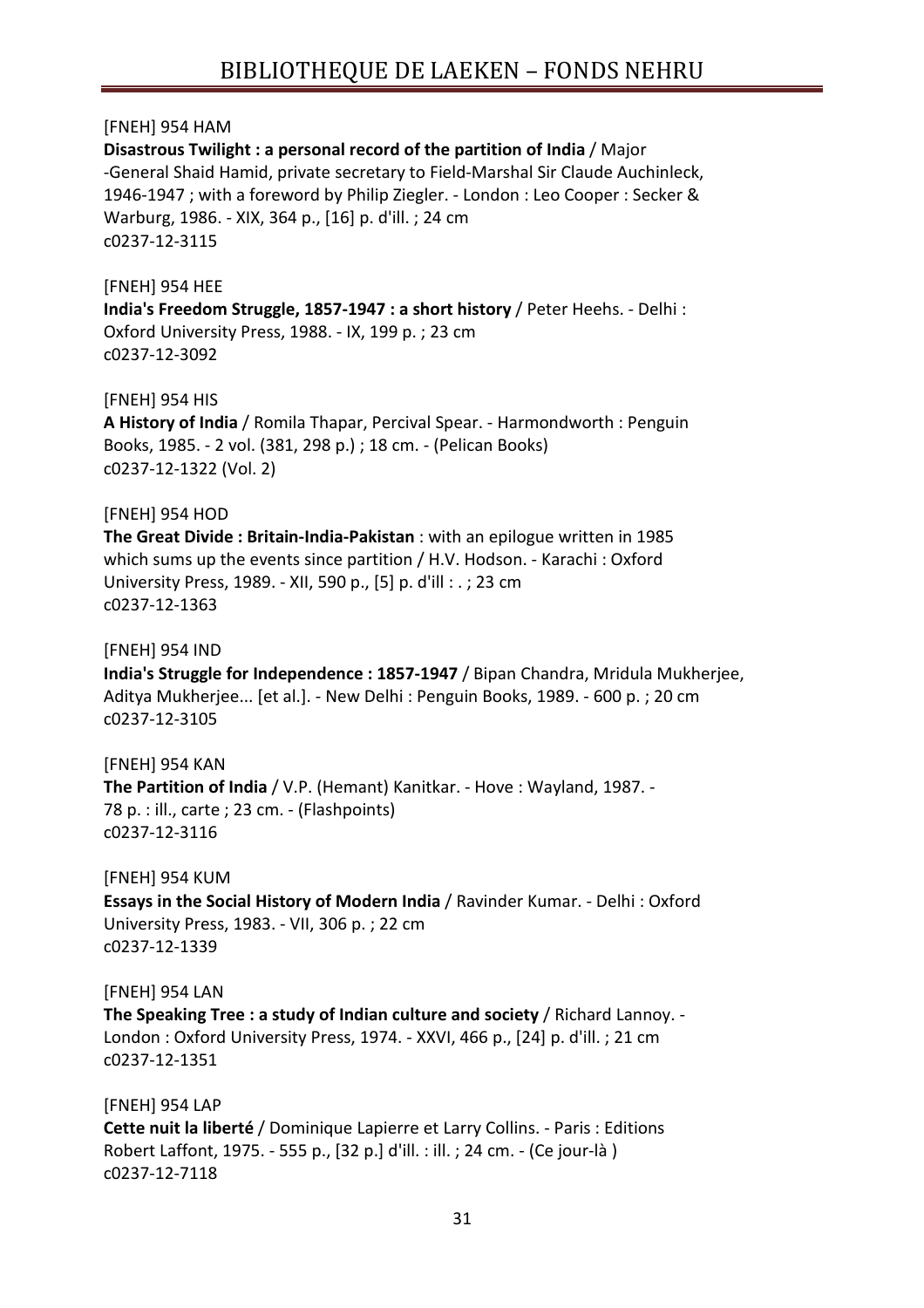# [FNEH] 954 LIM

**Mahatma Gandhi and Jawaharlal Nehru : a historic partnership (1916-1948)** / Madhu Limaye. - Delhi : B.R. Publishing Corporation, 1989-1991. - 4 vol. (VIII, 280, XII, 510, VIII, 355, XIV, 411 p.) ; 23 cm c0237-12-5200 c0237-12-5201 c0237-12-5202 c0237-12-5203

[FNEH] 954 MEH

**A Dictionary of Modern Indian History : 1707-1947** / Parshotam Mehra. - Delhi : Oxford University Press, 1985. - XV, 823 p. : cartes ; 25 cm c0237-12-3443

#### [FNEH] 954 MEH

**A Family Affair : India under three prime ministers** / Ved Mehta. - New York ; Oxford : Oxford University Press, 1982. - 166 p. ; 22 cm c0237-12-1364

[FNEH] 954 MEN

**The Transfer of Power in India** / V.P. Menon. - New Delhi : Sangam Books, 1981. - 543 p., [20] p. d'ill. ; 22 cm c0237-12-1343

# [FNEH] 954 NEH

**The Discovery of India** / Jawaharlal Nehru ; foreword by Indira Gandhi. - New Delhi : Jawaharlal Nehru Memorial Fund : Oxford University Press, 1988. - 582 p. ; 22 cm c0237-12-4257

[FNEH] 954 OLI **Impasse indienne** / par Max Olivier-Lacamp. - Paris : Flammarion, 1963. - 253 p. ; 19 cm c0237-12-1688

# [FNEH] 954 RAJ

**The Raj : India and the British 1600-1947** / General editor C.A. Bayly ; with contributions by Brian Allen... [et al.] ; foreword by John Hayes. - London : National Portrait Gallery Publications, 1990. - 432 p. : ill., cartes ; 28 cm c0237-12-4261

[FNEH] 954 RIE **L'âme de l'Inde** / par Amaury de Riencourt ; trad. de l'anglais par Claude B. Levenson. - Paris : Julliard : L'Age d'Homme, 1985. - 407 p. ; 23 cm c0237-12-1690